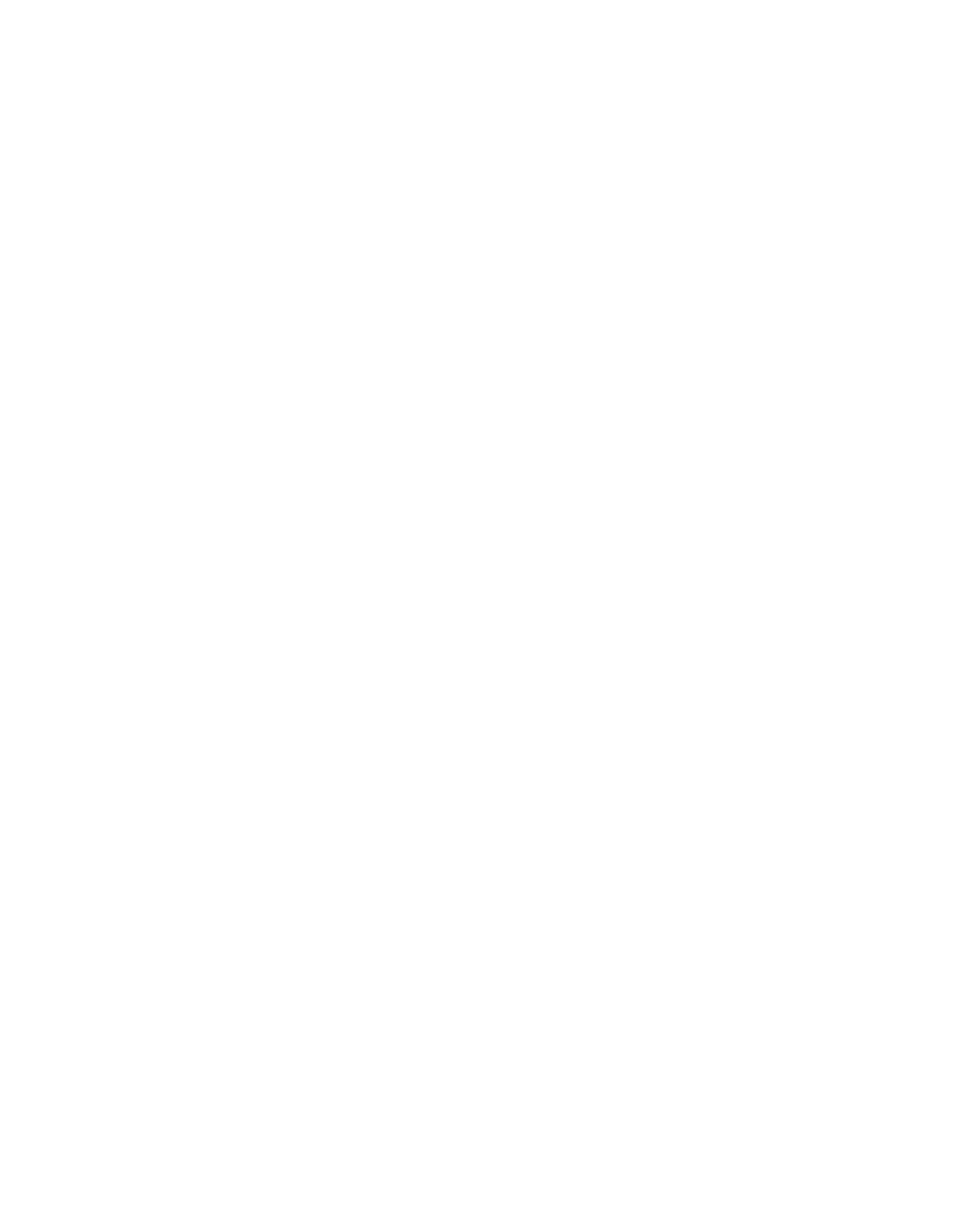### **TENDER NOTICE For Hiring of Event Management Company\Firm**

|    | <b>Non-Consulting Service Required</b>                                                                                                                                                                                            | <b>Bid Security</b>                  | <b>Estimated Cost</b> |
|----|-----------------------------------------------------------------------------------------------------------------------------------------------------------------------------------------------------------------------------------|--------------------------------------|-----------------------|
| 01 | <b>Hiring of Event Management Company for</b><br><b>Conducting Farmers Days under</b><br><b>National Program for Enhancing</b><br><b>Profitability through Increasing Productivity</b><br>of Rice, Wheat, Sugar Cane and Oil Seed | PKR.8,000/- (2%<br>of Estimated Cost | PKR. 400,000/-        |

- **1. Deputy Director, Agriculture (Extension), Rajanpur, Agriculture Department Punjab**, invites sealed bids from well reputed event management companies/firms *for Conducting Farmers Day at Rajanpur.*
- **2.** Bidding shall be conducted through open competitive bidding **Single Stage-Two Envelop** procedure as specified in the PPRA Rule 2014 (as amended to date) and is open to all eligible event management companies/ firms.
- **3.** Interested eligible bidders may obtain bidding document **IMMEDIATELY** from office of *Deputy Director Agriculture (Extension), Near Civil Courts, Rajanpur,* during office hours after payment of PKR. 500.
- **4.** Sealed bids must be delivered to the above office **on or before 06.11.2019 (Wednesday) 11:00 am**. **Proposals** must be accompanied by a bid security as mentioned above in the form of demand draft, CDR or pay order duly issued from a scheduled bank of Pakistan.
- **5. Bids will be opened on 06.11.2019 at 11:30** am in the presence of bidders or their representatives at office of Deputy Director Agriculture (Extension) Near Civil Courts, Rajanpur. If bid closing/opening same date and venue.
- **6.** The bidders are required to give their **best and final prices** (inclusive of all applicable taxes) as no negotiations are expected.
- **7.** This advertisement is also available on **https:/[/www.ppra.punjab.gov.pk](http://www.ppra.punjab.gov.pk/)** & Punjab Agriculture Department website **https:/[/www.agripunjab.gov.pk](http://www.agripunjab.gov.pk/)**
- **8. Bidding document, obtained / purchased only from** office of **Deputy Director Agriculture (Extension), Near Civil Courts, Rajanpur will be considered for further processing.**

**(IQRAR HUSSAIN)** DEPUTY DIRECTOR AGRICULTURE (EXTENSION) RAJANPUR **Phone:**0604-920084, **Email:**ddaextrp@gmail.com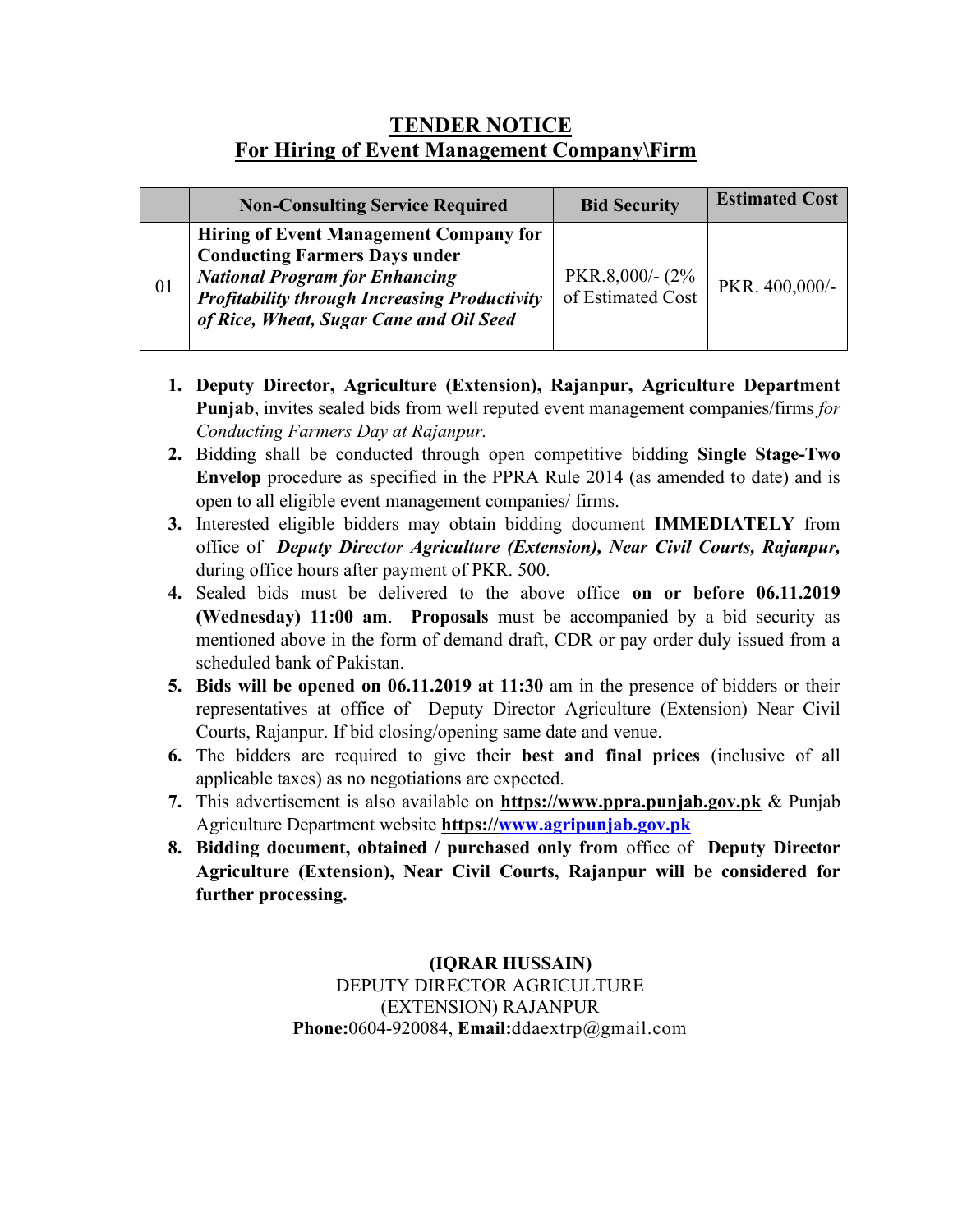## **Table of Contents**

### **PART-I**

### **PART-II**

#### **SECTION IV. ANNEXURES**

| ANNEXURE-I         | Authority Letter (for authorized signatory) |
|--------------------|---------------------------------------------|
| <b>ANNEXURE-II</b> | Undertaking for Correctness of Information  |
|                    | & Eligibility                               |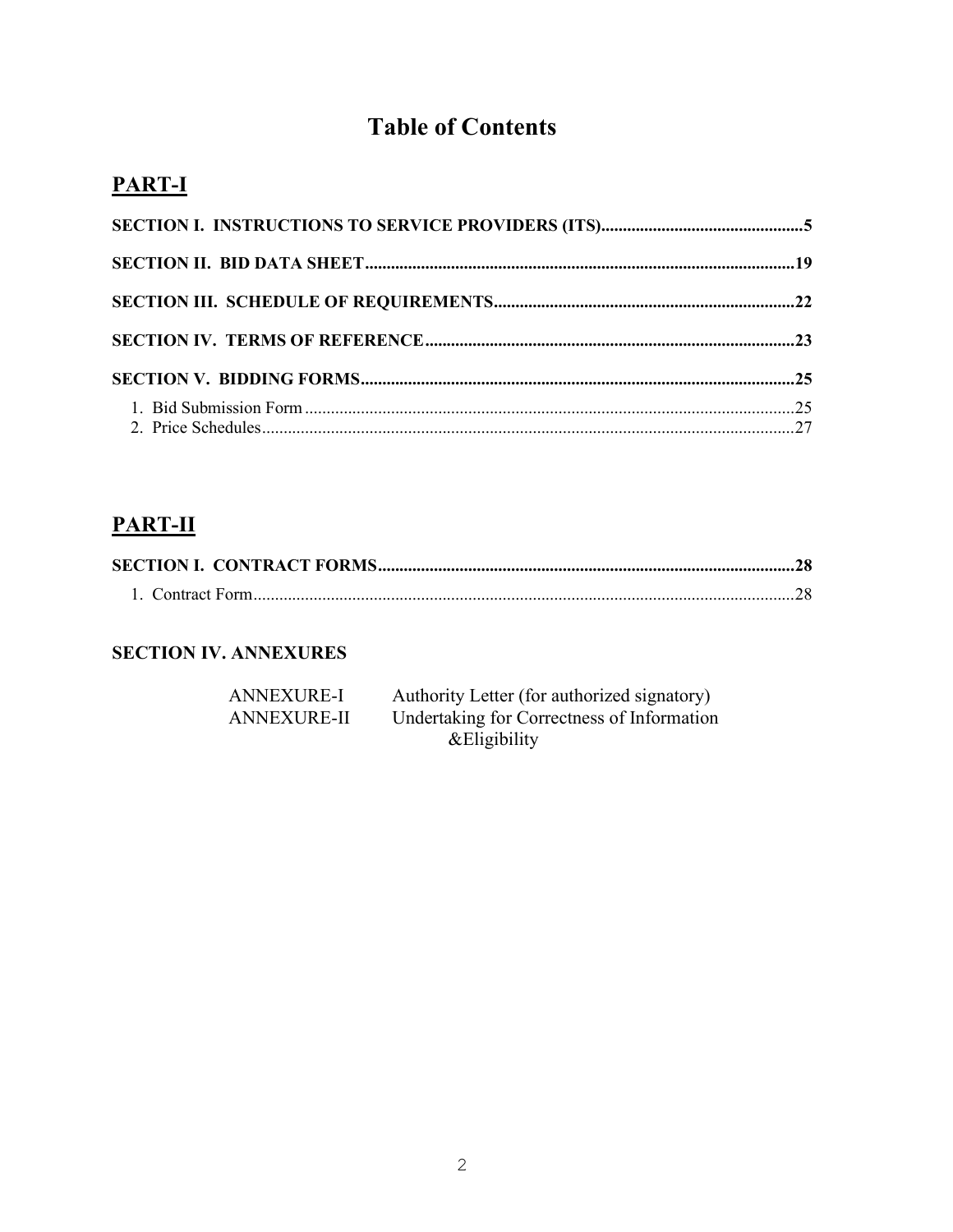### **Part-I Section I. Instructions to Service Providers**

#### **A. Introduction**

- **1. Source of Funds** 1.1 The Procuring Agency named in the Bid Data Sheet has received budget from the Government of Punjab. The Procuring Agency intends to apply a portion of the proceeds of this budget to eligible payments under the contract for which this Invitation for Pre-Qualifications is issued.
- **2. Eligible Service Providers** 2.1 This Invitation for Pre-Qualifications is open to all Service Providers, except as provided hereinafter.
	- 2.2 Service Providers should not be associated, or have been associated in the past, directly or indirectly, with a firm or any of its affiliates which have been engaged by the Procuring Agency to provide consulting services for the preparation of the design, specifications, and other documents to be used for the procurement of the goods to be purchased under this Invitation for Pre-Qualifications.
	- 2.3 Government-owned enterprises may participate only if they are legally and financially autonomous, if they operate under commercial law, and if they are not a dependent agency of the Government.
	- 2.4 Service Providers shall not be under a declaration of blacklisting by any Government Department (Federal or Provincial) or Punjab Procurement Regulatory Authority (PPRA).
- **3. Eligible Services** 3.1 All Services (and / or/ Goods) to be supplied under the contract shall have their origin in eligible source countries, defined in the *Bid Data Sheet (BDS)*, and all expenditures made under the contract will be limited to such Services (and / or Goods).
	- 3.2 For purposes of this clause, "origin" means the place from where the services (and / or goods) are supplied, produced, mined, or grown. Goods are produced when, through manufacturing, processing, or substantial and major assembly of components, a commercially-recognized product results that is substantially different in basic characteristics or in purpose or utility from its components.
	- 3.3 The origin of Services (and / Goods) is distinct from the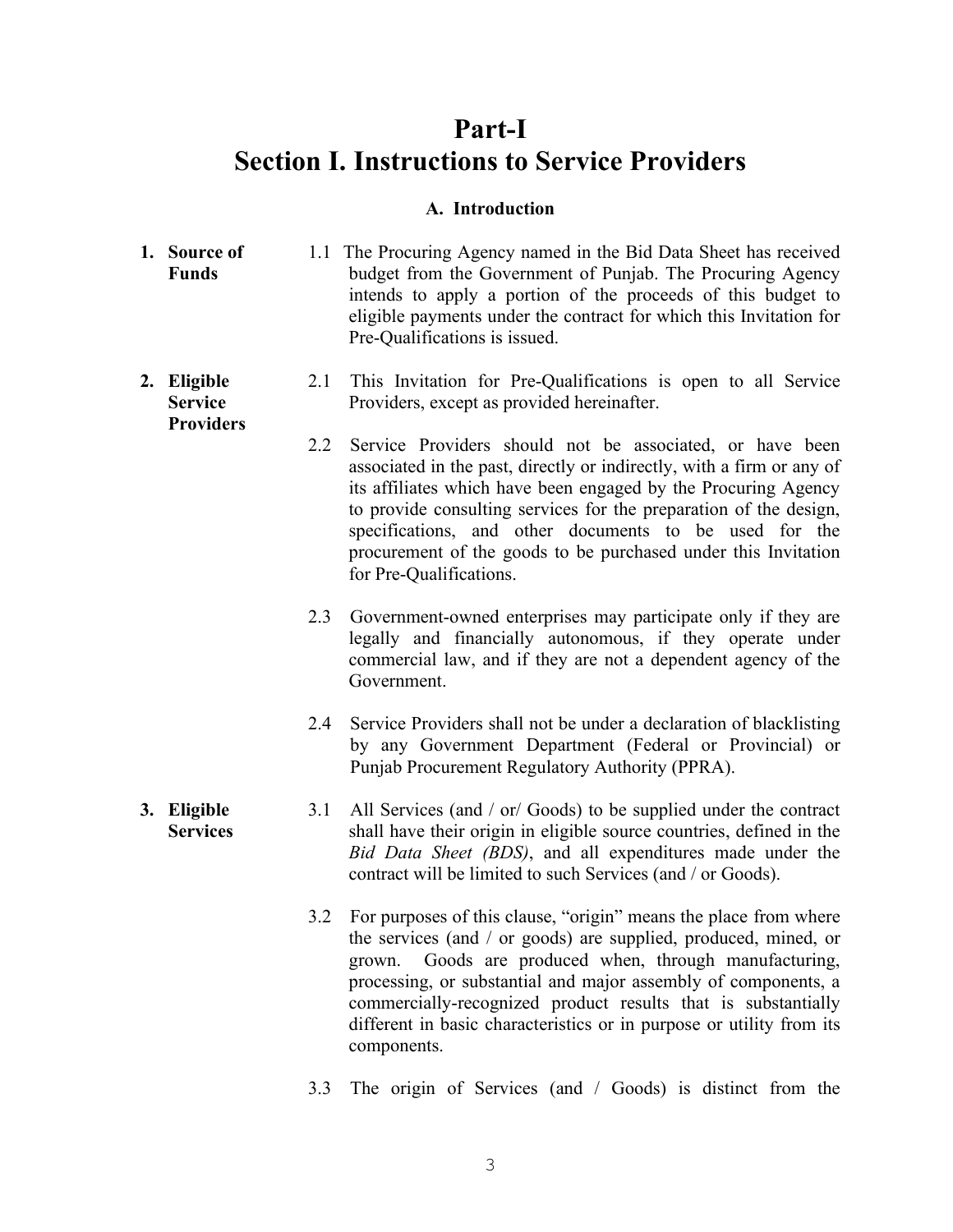nationality of the Service Provider.

**4. Cost of Bidding** 4.1 The Service Provider shall bear all costs associated with the preparation and submission of its bid, and the Procuring Agency named in the Bid Data Sheet, hereinafter referred to as "the Purchaser," will in no case be responsible or liable for those costs, regardless of the conduct or outcome of the bidding process.

#### **B. The Pre-Qualification documents**

**5. Content of Pre-Qualification documents**

5.1 The Services required, bidding procedures, and contract terms are prescribed in the Pre-Qualification documents. In addition to the Invitation for Pre-Qualifications, the Pre-Qualification documents include:

- (a) Instructions to Service Providers (ITS)
- (b) Bid Data Sheet
- (c) Schedule of Requirements
- (d) Terms of Reference
- (e) Bid Submission Form
- (f) Manufacturer's Authorization Form
- (g) Price Schedules
- (h) Contract Form
- (i) Performance Security Form
- (j) General Conditions of Contract (GCC)
- (k) Special Conditions of Contract (SCC)
- (l) Annexures I III
- 5.2 The Service Provider is expected to examine all instructions, forms, terms, and specifications in the Pre-Qualification documents. Failure to furnish all information required by the Pre-Qualification documents or to submit a bid not substantially responsive to the Pre-Qualification documents in every respect will be at the Service Provider's risk and may result in the rejection of its bid.
- **6. Clarification of Pre-Qualification documents** 6.1 A prospective Service Provider requiring any clarification of the Pre-Qualification documents may notify the Purchaser in writing or by email at the Purchaser's address indicated in ITS Clause 19.1. The Purchaser will respond in writing to any request for clarification of the Pre-Qualification documents which it receives no later than three (3) days prior to the deadline for the submission of Pre-Qualifications prescribed in the Bid Data Sheet. Written copies of the Purchaser's response (including an explanation of the query but without identifying the source of inquiry) will be sent to all prospective Service Providers that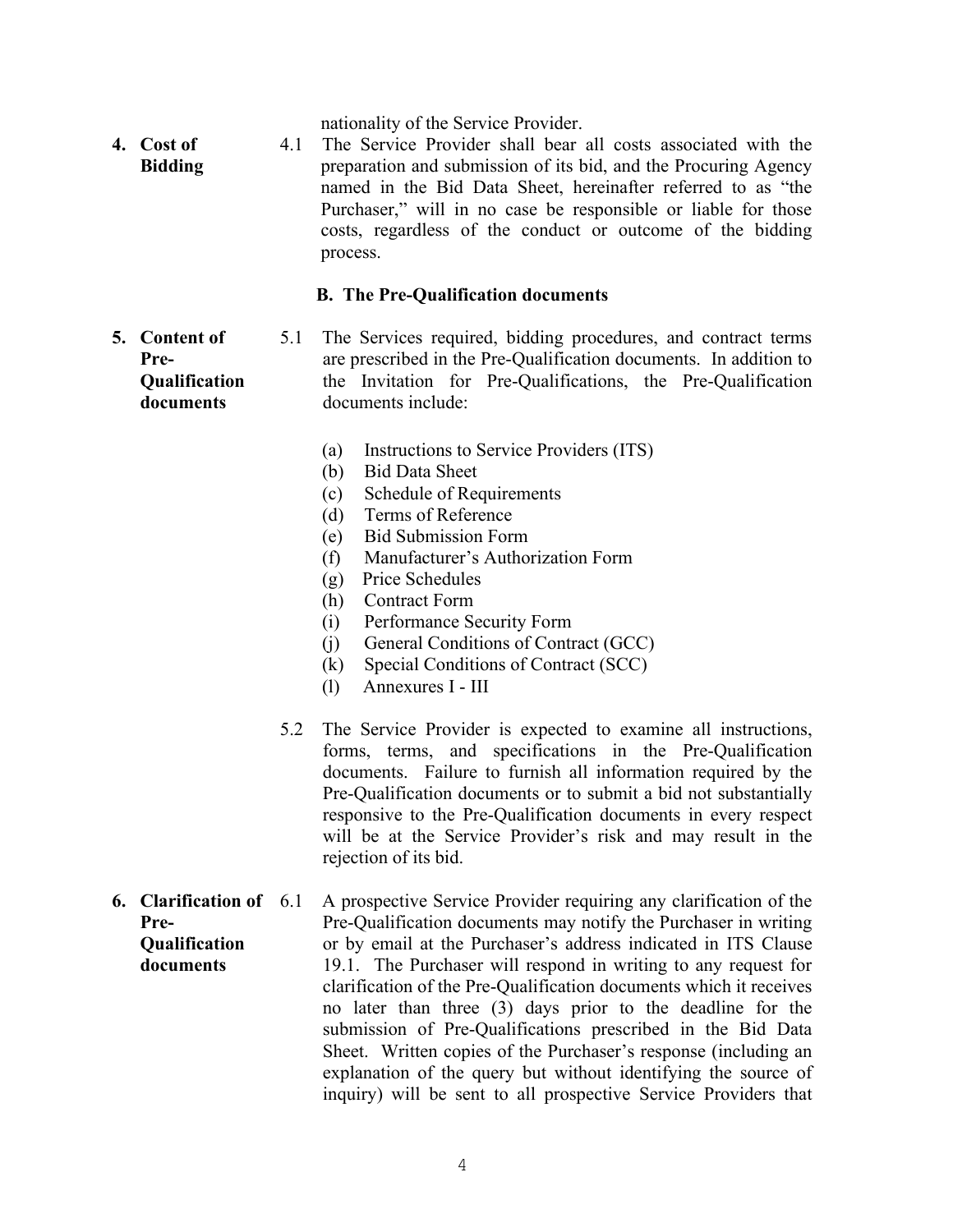have received the Pre-Qualification documents.

- **7. Amendment of Pre-Qualification documents** At any time prior to the deadline for submission of Pre-Qualifications, the Purchaser, for any reason, whether at its own initiative or in response to a clarification requested by a prospective Service Provider, may modify the Pre-Qualification documents by amendment.
	- 7.2 All prospective Service Providers that have received the Pre-Qualification documents will be notified of the amendment in writing or by email, and will be bidding on them.
	- 7.3 In order to allow prospective Service Providers reasonable time in which to take the amendment into account in preparing their Pre-Qualifications, the Purchaser, at its discretion, may extend the deadline for the submission of Pre-Qualifications.

#### **C. Preparation of Pre-Qualifications**

- **8. Language of Bid** 8.1 The bid prepared by the Service Provider, as well as all correspondence and documents relating to the bid exchanged by the Service Provider and the Purchaser shall be written in the language specified in the Bid Data Sheet. Supporting documents and printed literature furnished by the Service Provider may be in same language.
- **9. Documents Comprising the Bid** 9.1 The bid prepared by the Service Provider shall comprise the following components:
	- (a) a Bid Form and a Price Schedule completed in accordance with ITS Clauses 10, 11, and 12;
	- (b) documentary evidence established in accordance with ITS Clause 13 that the Service Provider is eligible to bid and is qualified to perform the contract if its bid is accepted;
	- (c) documentary evidence established in accordance with ITS Clause 14 that the Services and ancillary Goods to be supplied by the Service Provider are eligible Services and Goods and conform to the Pre-Qualification documents; and
	- (d) bid security furnished in accordance with ITS Clause 15.

**10. Bid Form** 10.1 The Service Provider shall complete the Bid Form and the

5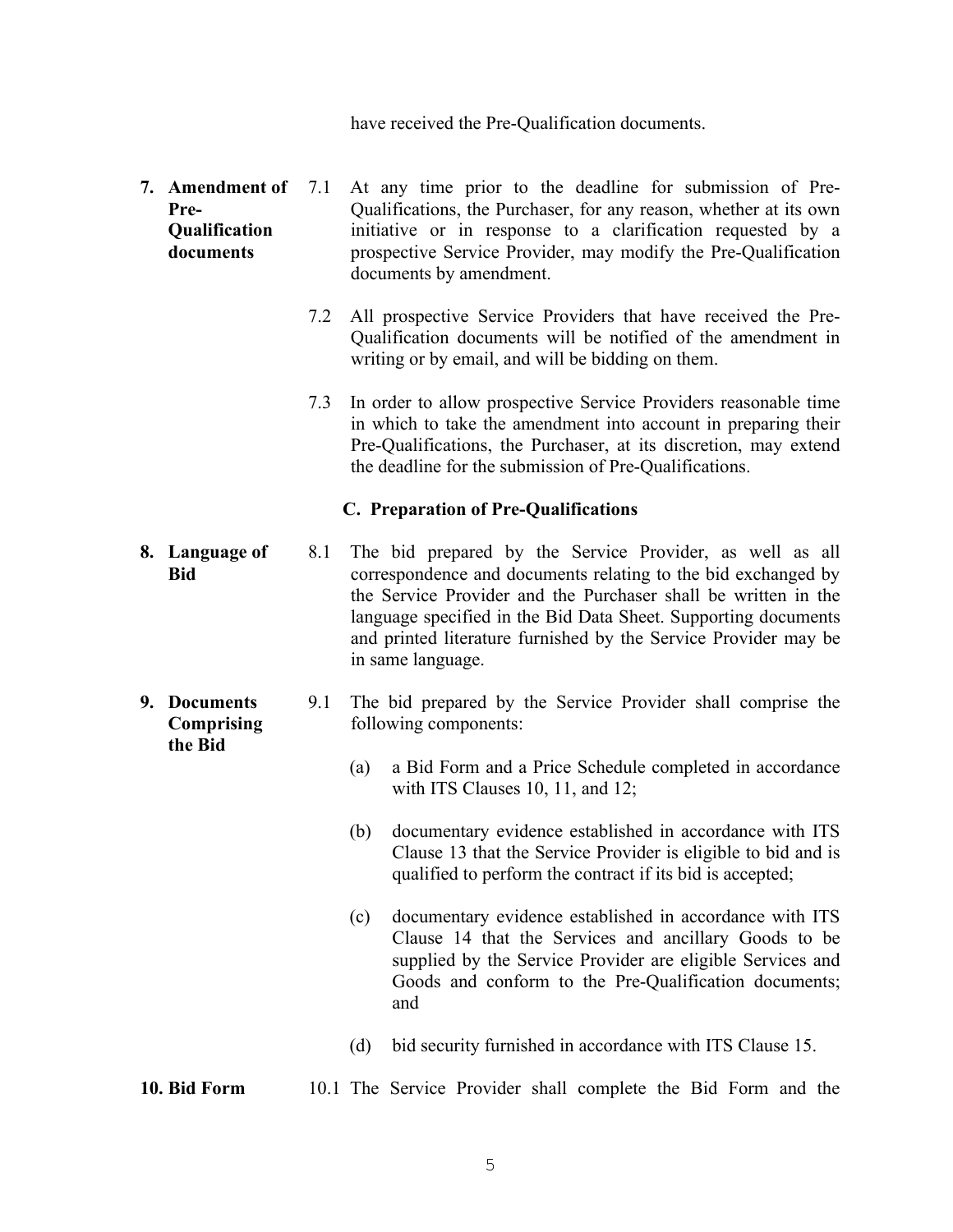appropriate Price Schedule furnished in the Pre-Qualification documents, indicating the Services to be supplied, a brief description of the Services, their country of origin, quantity, and prices.

- **11. Bid Prices** 11.1 The Service Provider shall indicate on the appropriate Price Schedule the unit prices (where applicable) and total bid price of the Services it proposes to supply under the contract.
	- 11.2 Prices indicated on the Price Schedule shall be **delivered duty paid (DDP) prices**.
	- 11.4 The Service Provider's separation of price components in accordance with ITS Clause 11.2 above will be solely for the purpose of facilitating the comparison of Pre-Qualifications by the Purchaser and will not in any way limit the Purchaser's right to contract on any of the terms offered.
	- 11.5 Prices quoted by the Service Provider shall be fixed during the Service Provider's performance of the contract and not subject to variation on any account, unless otherwise specified in the Bid Data Sheet. A bid submitted with an **adjustable price quotation** will be treated as nonresponsive and will be rejected, pursuant to ITS Clause 24.
- **12. Bid Currencies** 12.1 Prices shall be quoted in **Pak Rupees** unless otherwise specified in the Bid Data Sheet.
- **13. Documents Establishing Service Provider's**  13.1 Pursuant to ITS Clause 9, the Service Provider shall furnish, as part of its bid, documents establishing the Service Provider's eligibility to bid and its qualifications to perform the contract if its bid is accepted.

**Eligibility and Qualification**

- 13.2 The documentary evidence of the Service Provider's eligibility to bid shall establish to the Purchaser's satisfaction that the Service Provider, at the time of submission of its bid, is eligible as defined under ITS Clause 2.
- 13.3 The documentary evidence of the Service Provider's qualifications to perform the contract if its bid is accepted shall establish to the Purchaser's satisfaction:
	- (a) that, in the case of a Service Provider offering to supply Services and ancillary Goods under the contract which the Service Provider did not produce or manufacture, the Service Provider has been duly authorized by the original
		- 6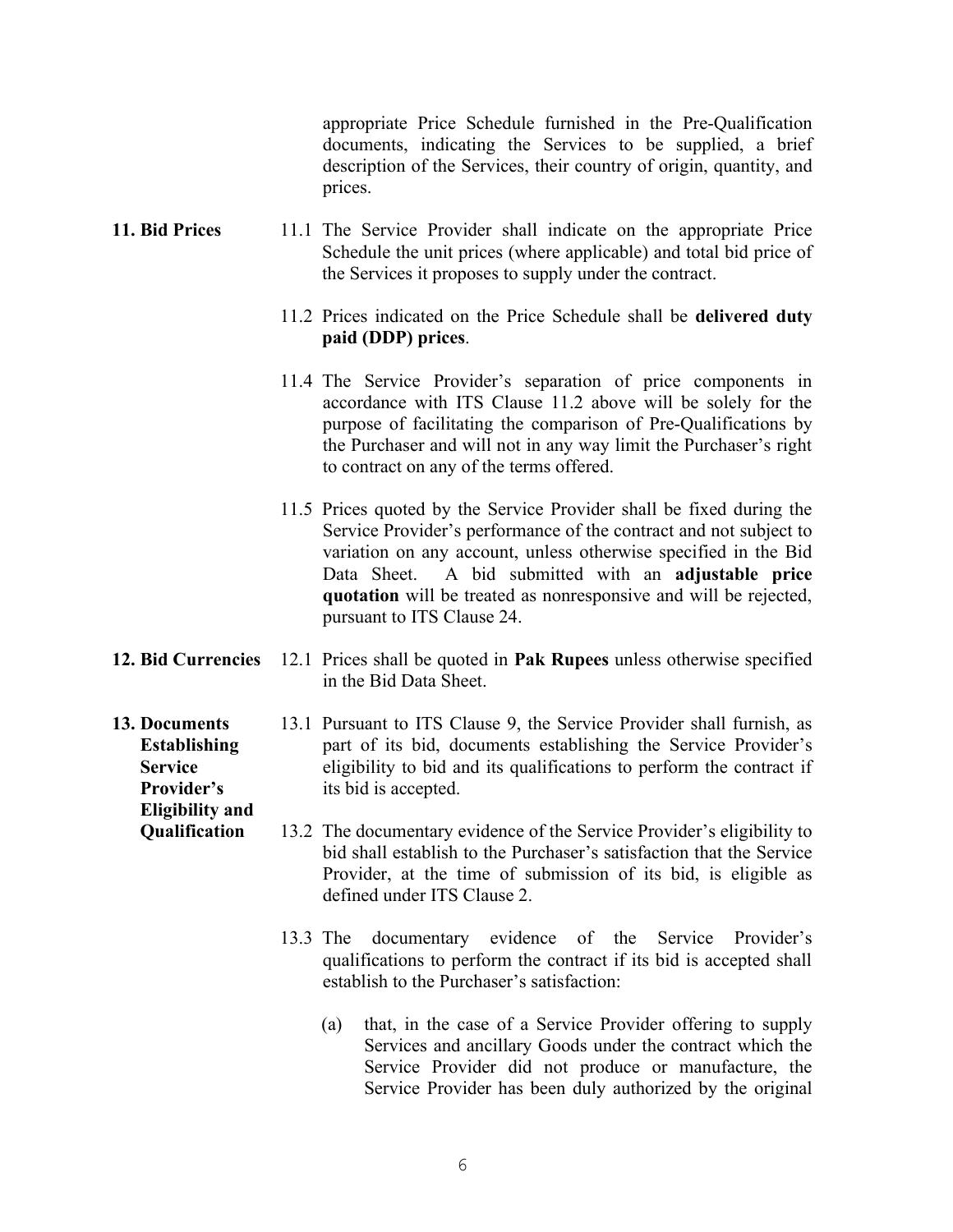Service provider or ancillary goods' Manufacturer or producer to supply the in Pakistan;

- (b) that the Service Provider has the financial, technical, and production capability necessary to perform the contract;
- (c) that, in the case of a Service Provider not doing business within Pakistan, the Service Provider is or will be (if awarded the contract) represented by an Agent in that country equipped, and able to carry out the Service Provider's maintenance, repair, and spare parts-stocking obligations prescribed in the Conditions of Contract and / or Terms of Reference; and
- (d) that the Service Provider meets the qualification criteria listed in the Bid Data Sheet.

**14. Documents Establishing Services' and ancillary Goods'**  14.1 Pursuant to ITS Clause 9, the Service Provider shall furnish, as part of its bid, documents establishing the eligibility and conformity to the Pre-Qualification documents of all Services and ancillary goods which the Service Provider proposes to supply under the contract.

- 14.2 The documentary evidence of the eligibility of the Services and ancillary Goods shall consist of a statement in the Price Schedule of the country of origin of the Services and ancillary Goods offered which shall be confirmed by a **certificate of origin** issued at the time of shipment.
	- 14.3 The documentary evidence of conformity of the Services and ancillary Goods to the Pre-Qualification documents may be in the form of literature, drawings, and data, and shall consist of:
		- (a) a detailed description of the essential technical and performance characteristics of the Services and ancillary Goods;
		- (b) a list giving full particulars, including available sources and current prices of spare parts, special tools, etc., necessary for the proper and continuing functioning of the Services and ancillary Goods for a period to be specified in the Bid Data Sheet, following commencement of the use of the Services and ancillary Goods by the Purchaser; and
		- (c) an item-by-item commentary on the Purchaser's Terms of Reference demonstrating **substantial responsiveness** of

**Eligibility and Conformity to Pre-Qualification documents**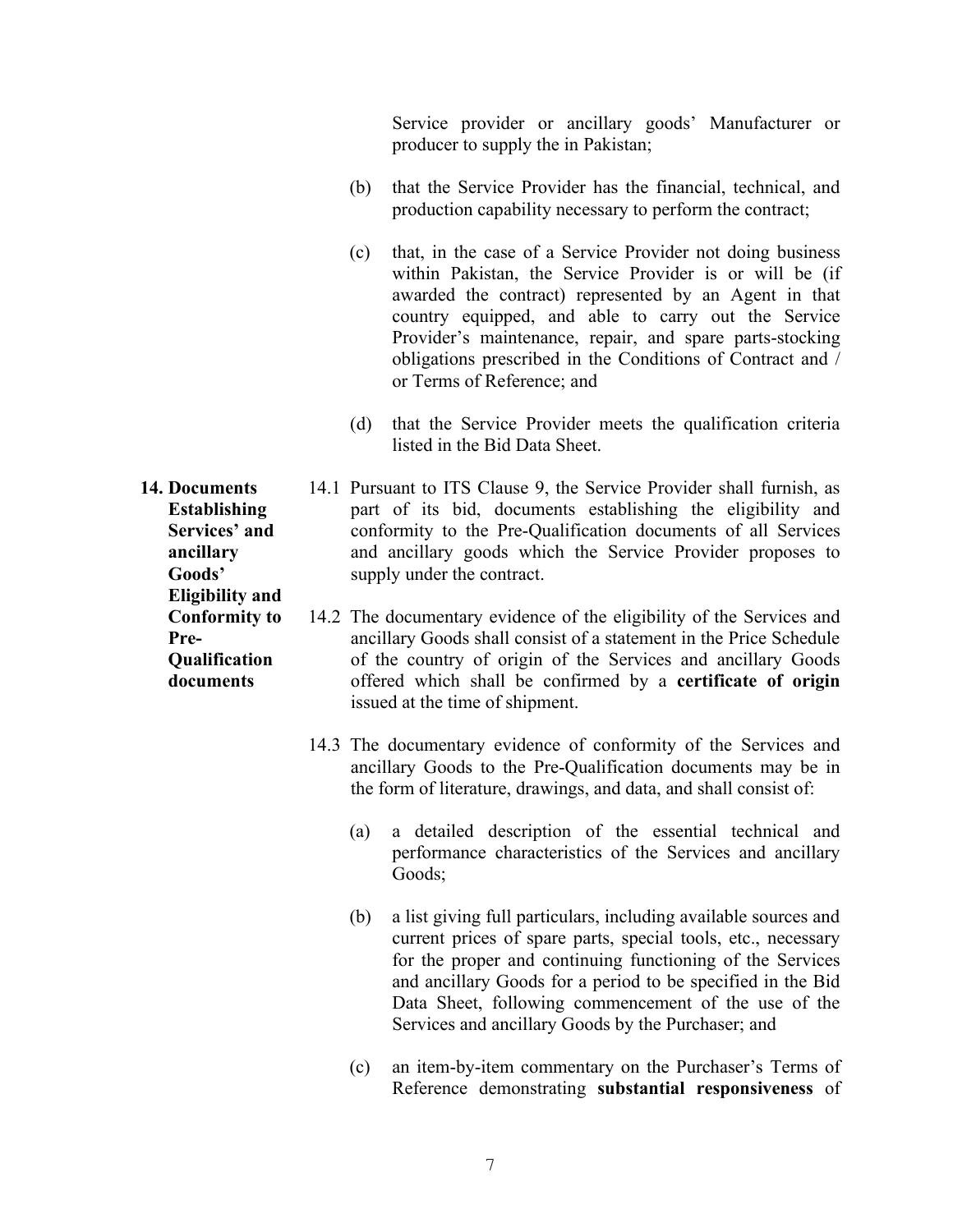the Services and ancillary Goods to those Terms of Reference and / or specifications, or a statement of deviations and exceptions to the provisions of the Terms of Reference.

14.4 For purposes of the commentary to be furnished pursuant to ITS Clause 14.3(c) above, the Service Provider shall note that standards for workmanship, material, and equipment, as well as references to brand names or catalogue numbers designated by the Purchaser in its Terms of Reference, are intended to be descriptive only and not restrictive. The Service Provider may substitute alternative standards, brand names, and/or catalogue numbers in its bid, provided that it demonstrates to the Purchaser's satisfaction that the substitutions ensure substantial equivalence to those designated in the Terms of Reference.

#### **15. Bid Security** 15.1 Pursuant to ITS Clause 9, the Service Provider shall furnish, as part of its bid, a bid security in the amount specified in the Bid Data Sheet.

- 15.2 The bid security is required to protect the Purchaser against the risk of Service Provider's conduct which would warrant the security's forfeiture, pursuant to ITS Clause 15.7.
- 15.3 The bid security shall be in Pak. Rupees and shall be in one of the following forms:
	- (b) Bank call-deposit (CDR), Demand Draft (DD), Pay Order (PO) or Banker's cheque valid for thirty (30) days beyond the validity of bid.
- 15.4 Any bid not secured in accordance with ITS Clauses 15.1 and 15.3 will be rejected by the Purchaser as nonresponsive, pursuant to ITS Clause 24.
- 15.5 Unsuccessful Service Providers' bid security will be discharged or returned as promptly as possible but not later than thirty (30) days after the expiration of the period of bid validity prescribed by the Purchaser pursuant to ITS Clause 16.
- 15.6 The successful Service Provider's bid security will be discharged upon the Service Provider signing the contract, pursuant to ITS Clause 32, and furnishing the performance security, pursuant to ITS Clause 33.
- 15.7 The bid security may be forfeited: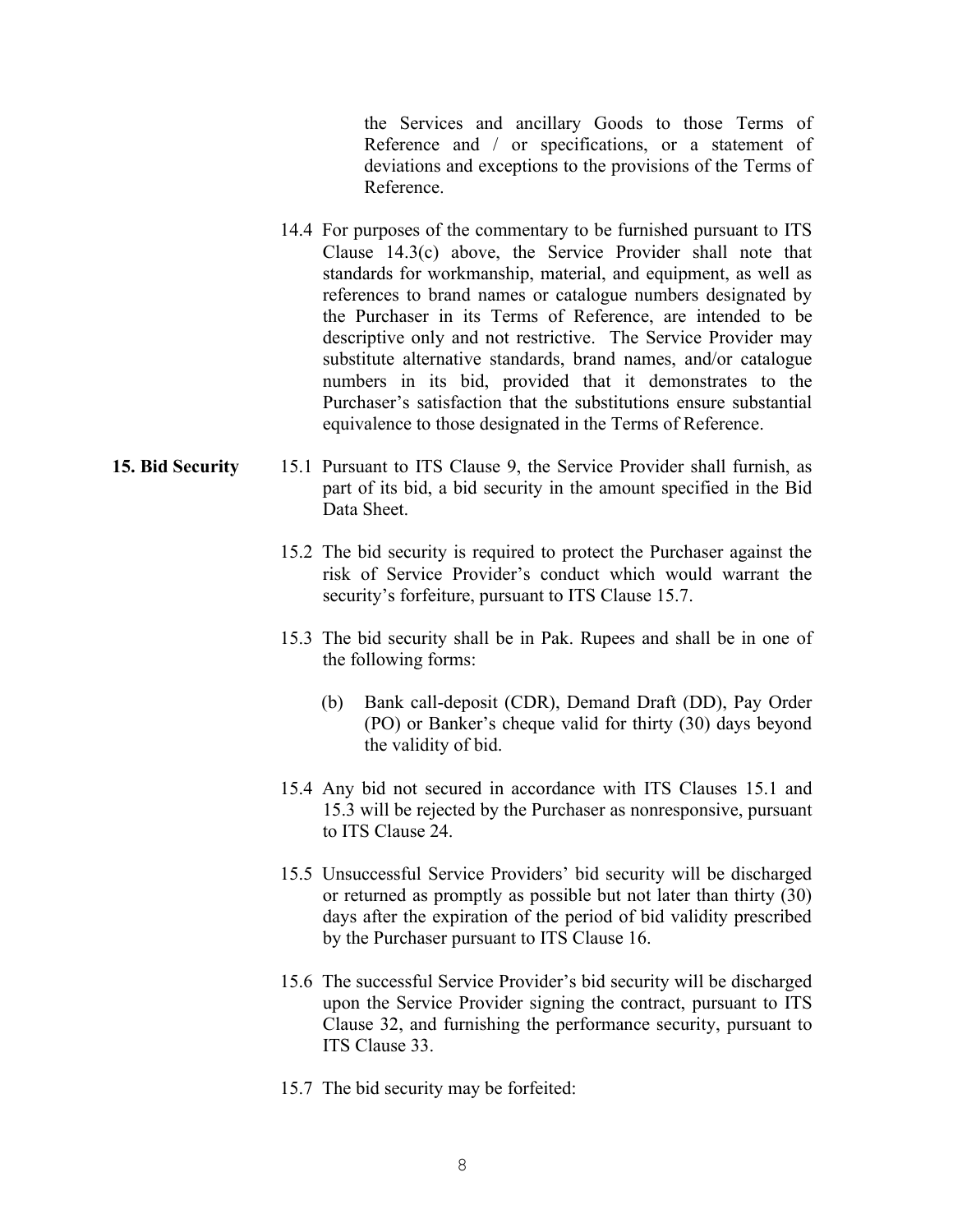- (a) if a Service Provider withdraws its bid during the period of bid validity specified by the Service Provider on the Bid Form; or
- (b) in the case of a successful Service Provider, if the Service Provider fails:
	- (i) to sign the contract in accordance with ITS Clause 32; **or**
	- (ii) to furnish performance security in accordance with ITS Clause 33.
- 16.1 Pre-Qualifications shall remain valid for the period specified in the Bid Data Sheet after the date of bid opening prescribed by the Purchaser, pursuant to ITS Clause 19. A bid valid for a shorter period shall be rejected by the Purchaser as nonresponsive.
	- 16.2 In exceptional circumstances, the Purchaser may solicit the Service Provider's consent to an extension of the period of validity. The request and the responses thereto shall be made in writing (or by email). The bid security provided under ITS Clause 15 shall also be suitably extended. A Service Provider may refuse the request without forfeiting its bid security. A Service Provider granting the request will not be required nor permitted to modify its bid, except as provided in ITS Clause 16.3.
	- 16.3 In the case of fixed price contracts, if the award is delayed by a period exceeding sixty (60) days beyond the expiry of the initial bid validity, the contract price will be adjusted by a factor specified in the request for extension.
- **17. Format and Signing of Bid** 17.1 The Service Provider shall prepare an original and the number of copies of the bid indicated in the Bid Data Sheet, clearly marking each "ORIGINAL BID" and "COPY OF BID," as appropriate. In the event of any discrepancy between them, the original shall govern.
	- 17.2 The original and the copy or copies of the bid shall be typed or written in indelible ink and shall be signed by the Service Provider or a person or persons duly authorized to bind the Service Provider to the contract. All pages of the bid, except for unamended printed literature, shall be initialed by the person or persons signing the bid.

**16. Period of Validity of Pre-Qualifications**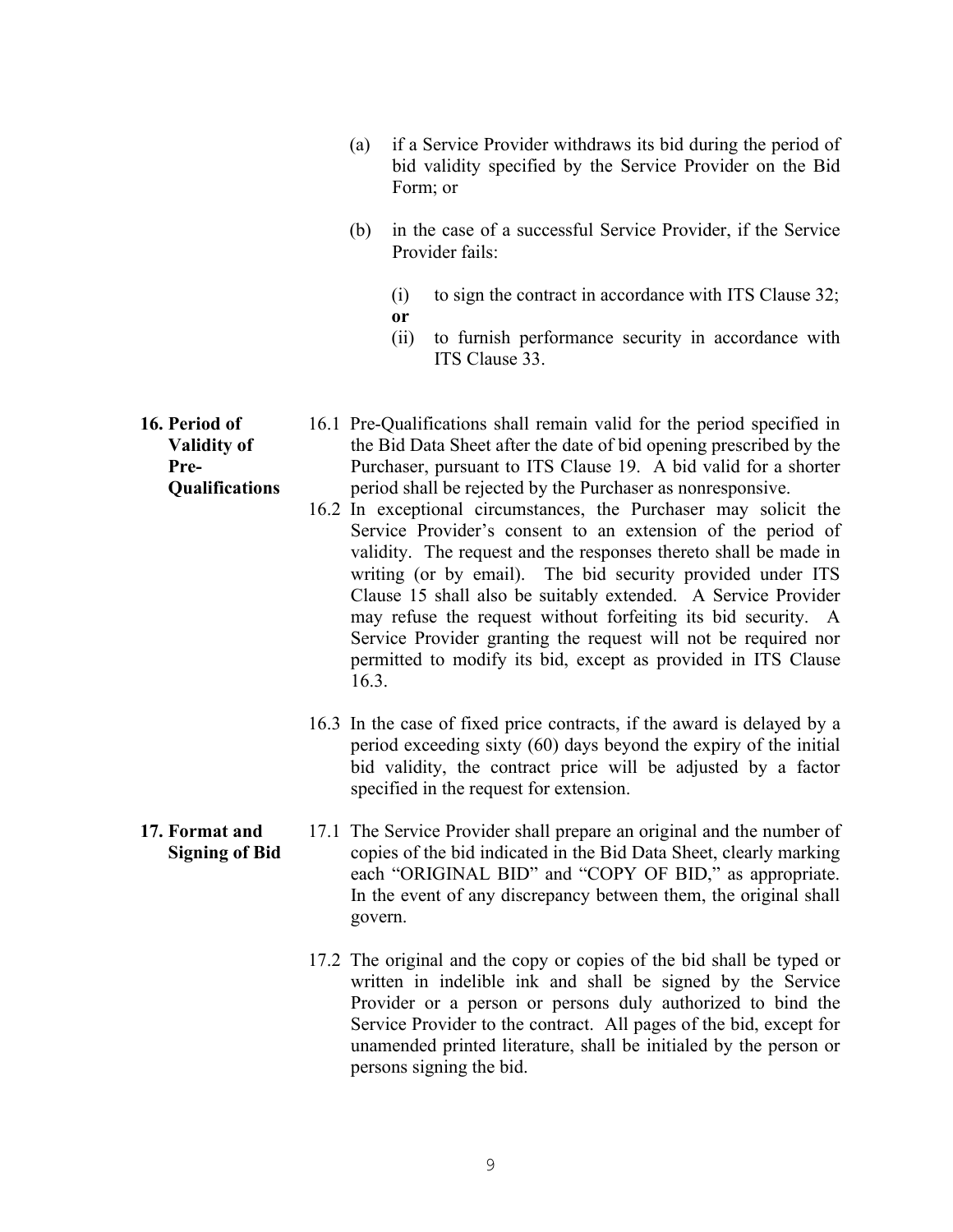- 17.3 Any interlineation, erasures, or overwriting shall be valid only if they are initialed by the person or persons signing the bid.
- 17.4 The Service Provider shall furnish information as described in the Form of Bid on commissions or gratuities, if any, paid or to be paid to agents relating to this Bid, and to contract execution if the Service Provider is awarded the contract.

#### **D. Submission of Pre-Qualifications**

**18. Sealing and Marking of Pre-Qualifications**

- 18.1 The Service Provider shall seal the original and each copy of the bid in separate envelopes, duly marking the envelopes as "ORIGINAL" and "COPY." The envelopes shall then be sealed in an outer envelope.
	- 18.2 The inner and outer envelopes shall:
		- (a) be addressed to the Purchaser at the address given in the Bid Data Sheet; and
		- (b) bear the title of procurement Activity indicated in the Bid Data Sheet, the Invitation for Pre-Qualifications (IFB) title and number indicated in the Bid Data Sheet, and a statement: "DO NOT OPEN BEFORE," to be completed with the time and the date specified in the Bid Data Sheet, pursuant to ITS Clause 2.2.
	- 18.3 The inner envelopes shall also indicate the name and address of the Service Provider to enable the bid to be returned unopened in case it is declared "late".
	- 18.4 If the outer envelope is not sealed and marked as required by ITS Clause 18.2, the Purchaser will assume no responsibility for the bid's misplacement or premature opening.

#### **19. Deadline for Submission of Pre-Qualifications**

- 19.1 Pre-Qualifications must be received by the Purchaser at the address specified under ITS Clause 18.2 no later than the time and date specified in the Bid Data Sheet.
- 19.2 The Purchaser may, at its discretion, extend this deadline for the submission of Pre-Qualifications by amending the Pre-Qualification documents in accordance with ITS Clause 7, in which case all rights and obligations of the Purchaser and Service Providers previously subject to the deadline will thereafter be subject to the deadline as extended.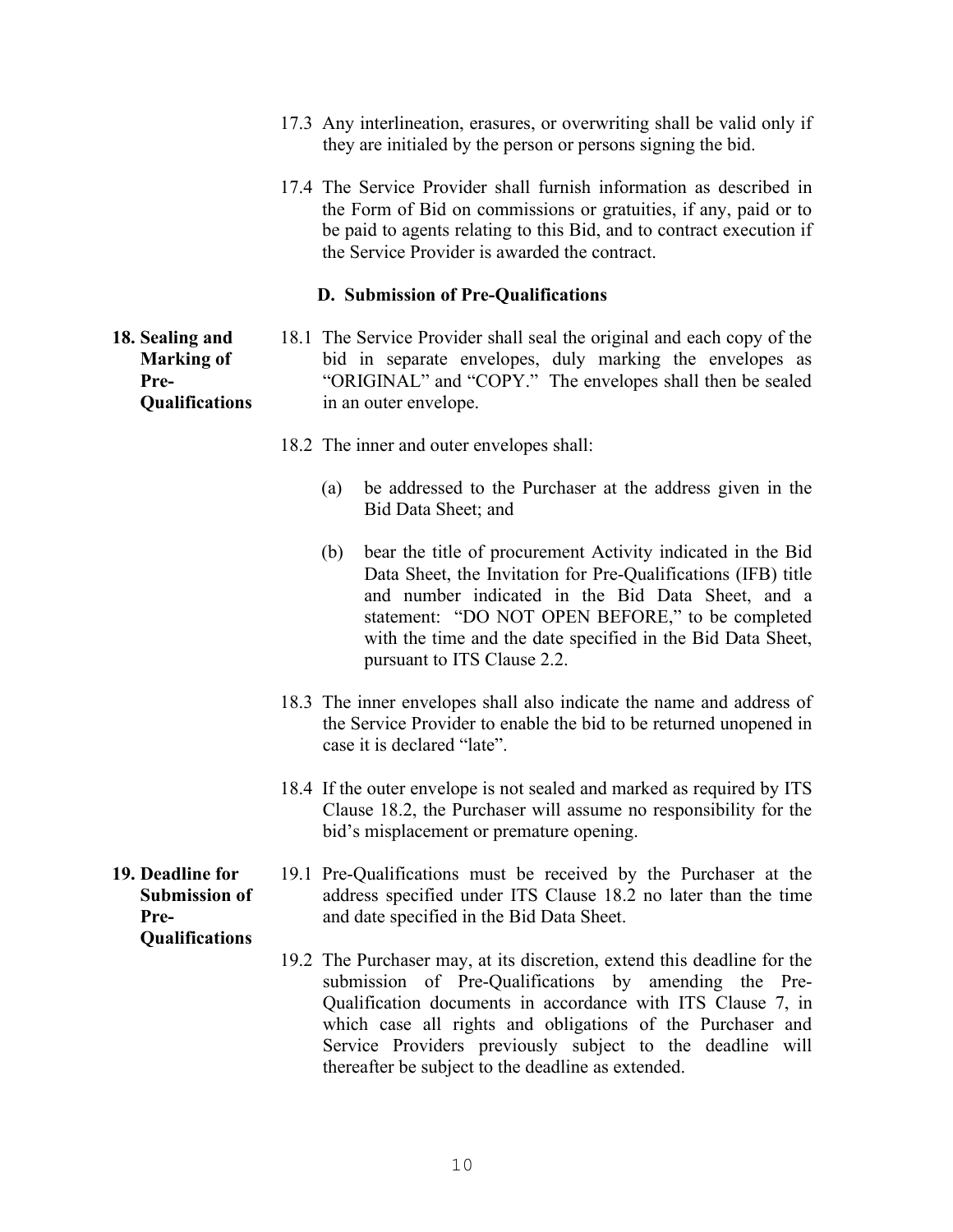- **20. Late Pre-Qualifications** 20.1 Any bid received by the Purchaser after the deadline for submission of Pre-Qualifications prescribed by the Purchaser pursuant to ITS Clause 19 will be rejected and returned unopened to the Service Provider.
- **21. Modification and Withdrawal of Pre-Qualifications** 21.1 The Service Provider may modify or withdraw its bid after the bid's submission, provided that written notice of the modification, including substitution or withdrawal of the Pre-Qualifications, is received by the Purchaser prior to the deadline prescribed for submission of Pre-Qualifications.
	- 21.2 The Service Provider's modification or withdrawal notice shall be prepared, sealed, marked, and dispatched in accordance with the provisions of ITS Clause 18. A withdrawal notice may also be sent by email, but followed by a signed confirmation copy, postmarked not later than the deadline for submission of Pre-Qualifications.
	- 21.3 No bid may be modified after the deadline for submission of Pre-Qualifications.
	- 21.4 No bid may be withdrawn in the interval between the deadline for submission of Pre-Qualifications and the expiration of the period of bid validity specified by the Service Provider on the Bid Form. Withdrawal of a bid during this interval may result in the Service Provider's forfeiture of its bid security, pursuant to the ITS Clause 15.7.

#### **E. Opening and Evaluation of Pre-Qualifications**

- **Pre-Qualifications by the Purchaser** 22.1 The Purchaser will open all Pre-Qualifications in the presence of Service Providers' representatives who choose to attend, at the time, on the date, and at the place specified in the Bid Data Sheet. The Service Providers' representatives who are present shall sign an attendance sheet evidencing their presence.
	- 22.2 The Service Providers' names, bid modifications or withdrawals, bid prices, discounts, and the presence or absence of requisite bid security and such other details as the Purchaser, at its discretion, may consider appropriate, will be announced at the opening. No bid shall be rejected at bid opening, except for late Pre-Qualifications, which shall be returned unopened to the Service Provider pursuant to ITS Clause 20.
	- 22.3 Pre-Qualifications (and modifications sent pursuant to ITS Clause 21.2) that are not opened and read out at bid opening shall not be considered further for evaluation, irrespective of the

**22. Opening of**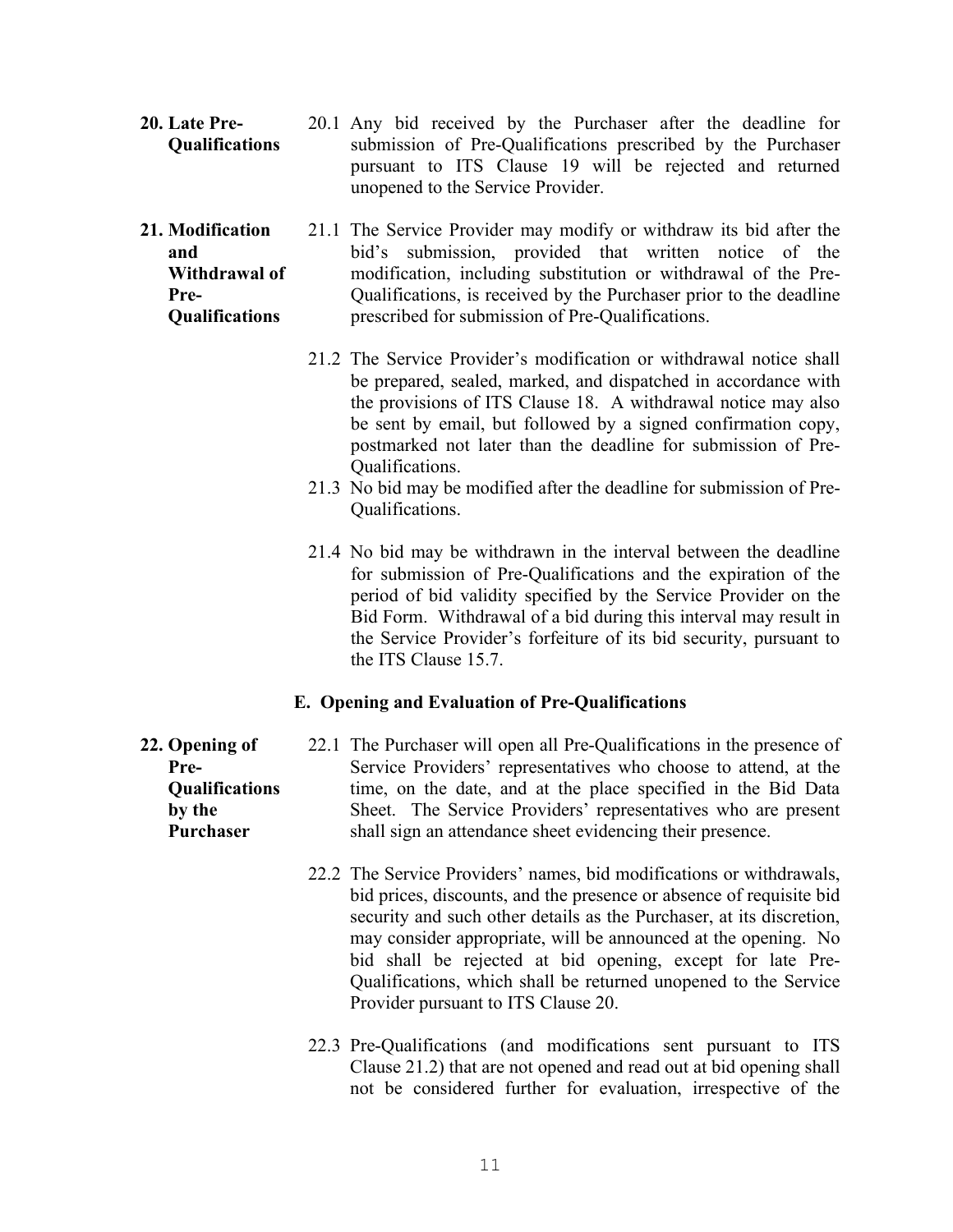circumstances. Withdrawn Pre-Qualifications will be returned unopened to the Service Providers.

- 22.4 The Purchaser will prepare minutes of the bid opening.
- 23. Clarification of 23.1 During evaluation of the Pre-Qualifications, the Purchaser may, **Pre-Qualifications** at its discretion, ask the Service Provider for a clarification of its bid. The request for clarification and the response shall be in writing, and no change in the prices or substance of the bid shall be sought, offered, or permitted.
- **24. Preliminary Examination** 24.1 The Purchaser will examine the Pre-Qualifications to determine whether they are complete, whether any computational errors have been made, whether required sureties have been furnished, whether the documents have been properly signed, and whether the Pre-Qualifications are generally in order.
	- 24.2 Arithmetical errors will be rectified on the following basis. If there is a discrepancy between the unit price and the total price that is obtained by multiplying the unit price and quantity, the unit price shall prevail, and the total price shall be corrected. If the Service Provider does not accept the correction of the errors, its bid will be rejected, and its bid security may be forfeited. If there is a discrepancy between words and figures, the amount in words will prevail.
	- 24.3 The Purchaser may waive any minor informality, nonconformity, or irregularity in a bid which does not constitute a material deviation, provided such waiver does not prejudice or affect the relative ranking of any Service Provider.
	- 24.4 Prior to the detailed evaluation, pursuant to ITS Clause 25 the Purchaser will determine the substantial responsiveness of each bid to the Pre-Qualification documents. For purposes of these Clauses, a substantially responsive bid is one which conforms to all the terms and conditions of the Pre-Qualification documents without material deviations. Deviations from, or objections or reservations to critical provisions, **such as** those concerning **Bid Security** (ITS Clause 15), **Applicable Law** (GCC Clause 30), and **Taxes and Duties** (GCC Clause 32), will be deemed to be a material deviation. The Purchaser's determination of a bid's responsiveness is to be based on the contents of the bid itself without recourse to extrinsic evidence.
	- 24.5 If a bid is not substantially responsive, it will be rejected by the Purchaser and may not subsequently be made responsive by the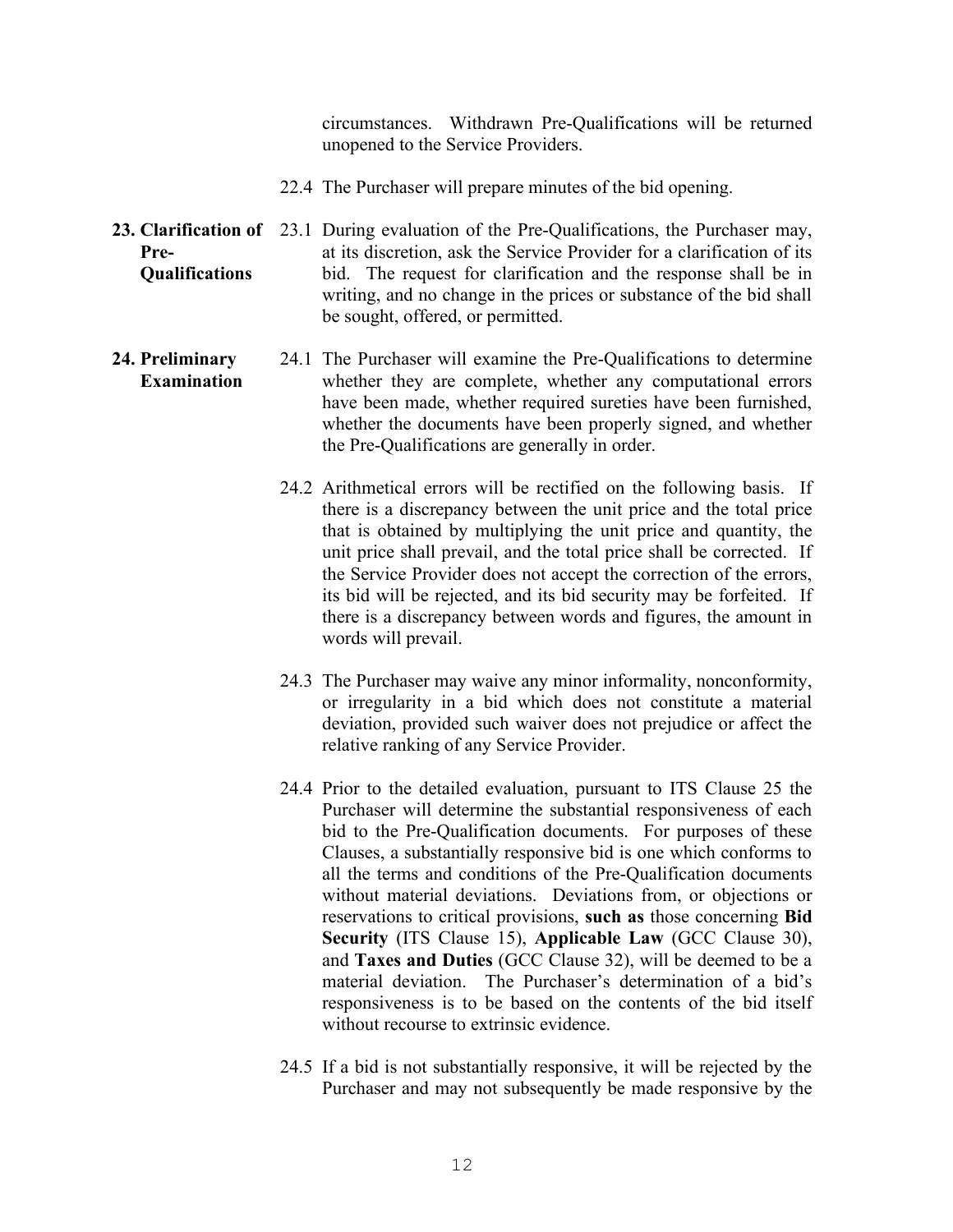Service Provider by correction of the nonconformity.

#### **25. Qualification & Evaluation of Pre-Qualifications** 25.1 In the absence of **prequalification**, the Purchaser will determine to its satisfaction whether the Service Provider is qualified to perform the contract satisfactorily, in accordance with the criteria listed in ITS Clause 13.3.

- 25.2 The determination will take into account the Service Provider's financial, technical, and production capabilities. It will be based upon an examination of the documentary evidence of the Service Provider's qualifications submitted by the Service Provider, pursuant to ITS Clause 13.3, as well as such other information as the Purchaser deems necessary and appropriate.
- 25.3 The Purchaser will **technically evaluate** and compare the Pre-Qualifications which have been determined to be substantially responsive, pursuant to ITS Clause 24, as per Terms of Reference required
- 25.4 The Purchaser's **financial evaluation** of a bid will be on delivered duty paid (DDP) price inclusive of prevailing taxes and duties.

#### **Alternate** 25.5 **Quality & Cost-based Selection:**

The following merit point system for weighing evaluation factors can be applied **if specified** in the Bid Data Sheet. The number of points allocated to each factor shall be specified in the Bid Data Sheet.

*[In the Bid Data Sheet, choose from the range of]*

| Price of the Services and ancillary Goods   | 60 to 90    |
|---------------------------------------------|-------------|
| Quality, technology and metallurgy          | $0$ to $20$ |
| Performance and productivity                | $0$ to $20$ |
| Standardization                             | $0$ to $20$ |
| Projected life-cycle cost                   | $0$ to $20$ |
| Operating and maintenance costs             | $0$ to $20$ |
| Cost of spare parts and after-sales-service | $0$ to $20$ |
|                                             |             |
| $T_{\alpha t}$ $1$                          | 1 ሰ ሰ       |

Total 100

The bid scoring the highest number of points will be deemed to be the lowest evaluated bid.

**26. Contacting the Purchaser** 26.1 Subject to ITS Clause 23, no Service Provider shall contact the Purchaser on any matter relating to its bid, from the time of the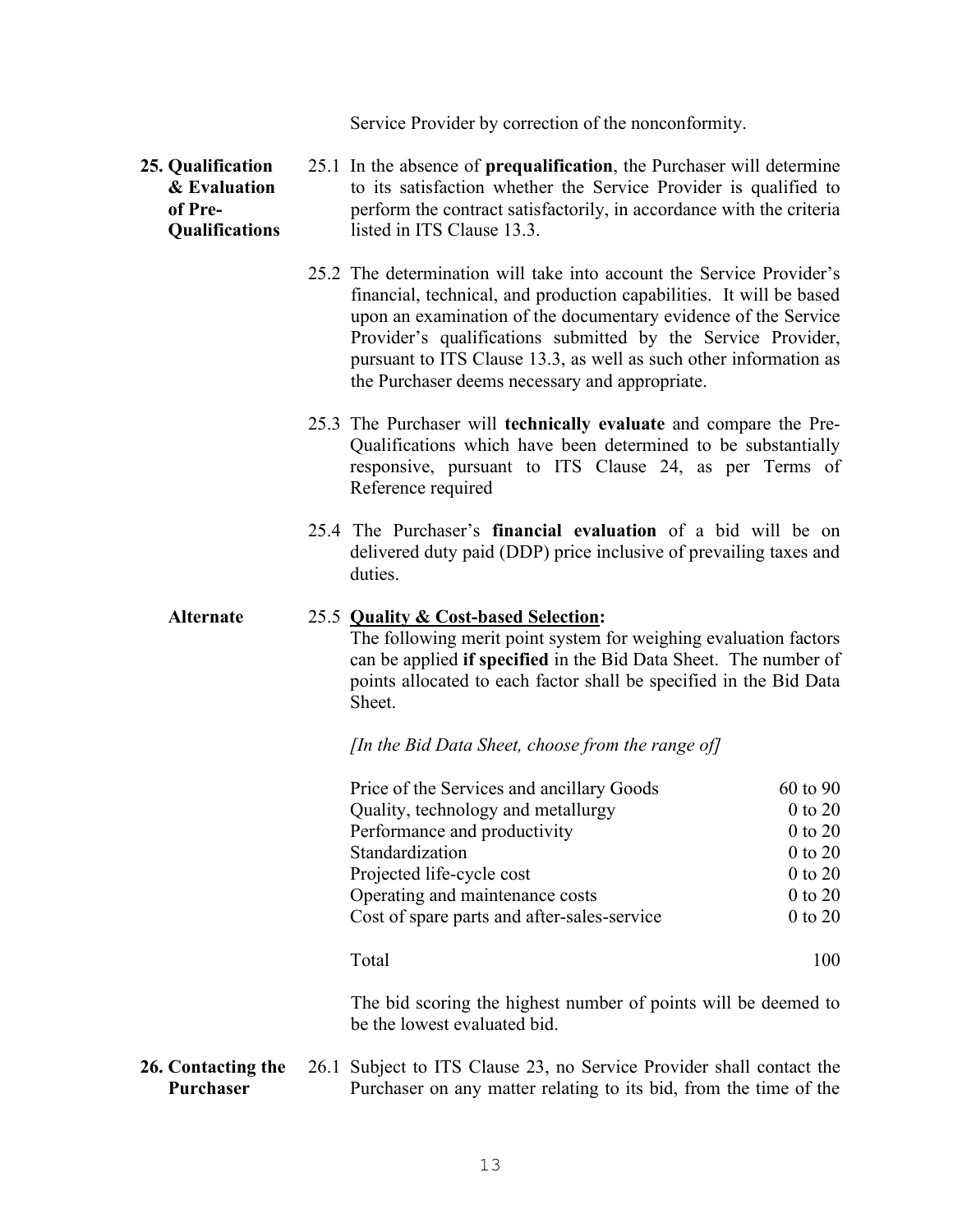bid opening to the time evaluation report is made public i.e. 10 days before the contract is awarded. If the Service Provider wishes to bring additional information or has grievance to the notice of the Purchaser, it should do so in writing.

26.2 Any effort by a Service Provider to influence the Purchaser during bid evaluation, or bid comparison may result in the rejection of the Service Provider's bid.

#### **F. Award of Contract**

- **28. Award Criteria** 28.1 Subject to ITS Clause 30, the Purchaser will award the contract to the successful Service Provider whose bid has been determined to be substantially responsive and has been determined to be the lowest evaluated bid, provided further that the Service Provider is determined to be qualified to perform the contract satisfactorily.
- **29. Purchaser's Right to Vary Duration and Quantities at Time of Award** 29.1 The Purchaser reserves the right at the time of contract award to increase or decrease, by the percentage indicated in the Bid Data Sheet, the quantity of Services and ancillary Goods originally specified in the Schedule of Requirements without any change in unit price or other terms and conditions.
- **30. Purchaser's Right to Accept or Reject All Pre-Qualifications** 30.1 The Purchaser reserves the right to accept or reject all Pre-Qualifications, and to annul the bidding process at any time prior to contract award, without thereby incurring any liability to the Service Provider or Service Providers or any obligation to inform the Service Provider or Service Providers of the grounds for the Purchaser's action.
- **31. Notification of Award** 31.1 Prior to the expiration of the period of bid validity, the Purchaser will notify the successful Service Provider in writing by registered letter or by email, to be confirmed in writing by registered letter, that its bid has been accepted.
	- 31.2 The notification of award will constitute the formation of the Contract.
	- 31.3 Upon the successful Service Provider's furnishing of the performance security pursuant to ITS Clause 33, the Purchaser will promptly notify each unsuccessful Service Provider and will discharge its bid security, pursuant to ITS Clause 15.

#### **32. Signing of Contract** 32.1 At the same time as the Purchaser notifies the successful Service Provider that its bid has been accepted, the Purchaser will send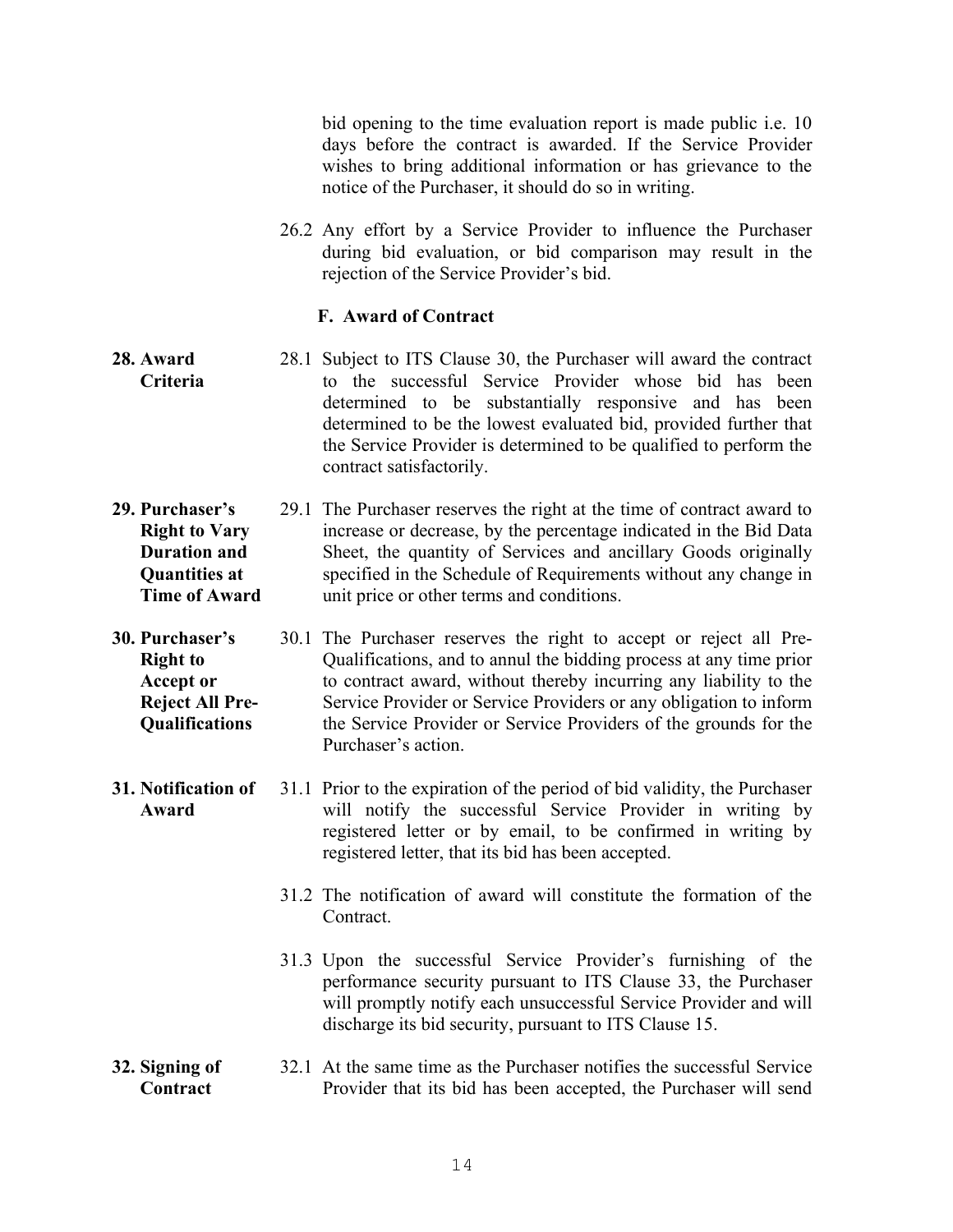the Service Provider the Contract Form provided in the Pre-Qualification documents, incorporating all agreements between the parties.

- 32.2 Within seven (07) days of receipt of the Contract Form, the successful Service Provider shall sign and date the contract and return it to the Purchaser.
- **33 Performance Security** 33.1 Within fourteen (14) days of the receipt of notification of award from the Purchaser, the successful Service Provider shall furnish the performance security in accordance with the Conditions of Contract, in the Performance Security Form provided in the Pre-Qualification documents, or in another form acceptable to the Purchaser.
	- 33.2 Failure of the successful Service Provider to comply with the requirement of ITS Clause 32 or ITS Clause 33.1 shall constitute sufficient grounds for the annulment of the award and forfeiture of the bid security, in which event the Purchaser may make the award to the next lowest evaluated Service Provider or call for new Pre-Qualifications.
	- 34.1 The Procuring Agency requires that Service Providers, Suppliers, and Contractors observe the highest standard of ethics during the procurement and execution of contracts. For the purposes of this provision, the terms set forth below are defined as follows:
		- (i) "corrupt practice" means the offering, giving, receiving or soliciting of anything of value to influence the action of a public official in the procurement process or in contract execution; and
		- (ii) "fraudulent practice" means a misrepresentation of facts in order to influence a procurement process or the execution of a contract to the detriment of the Procuring Agency,
			- (iii) "collusive practice" is an arrangement among Service Providers (prior to or after bid submission) designed to establish bid prices at artificial, non-competitive levels for any wrongful gains, and to deprive the Procuring Agency of the benefits of free and open competition;

**34. Corrupt or Fraudulent Practices**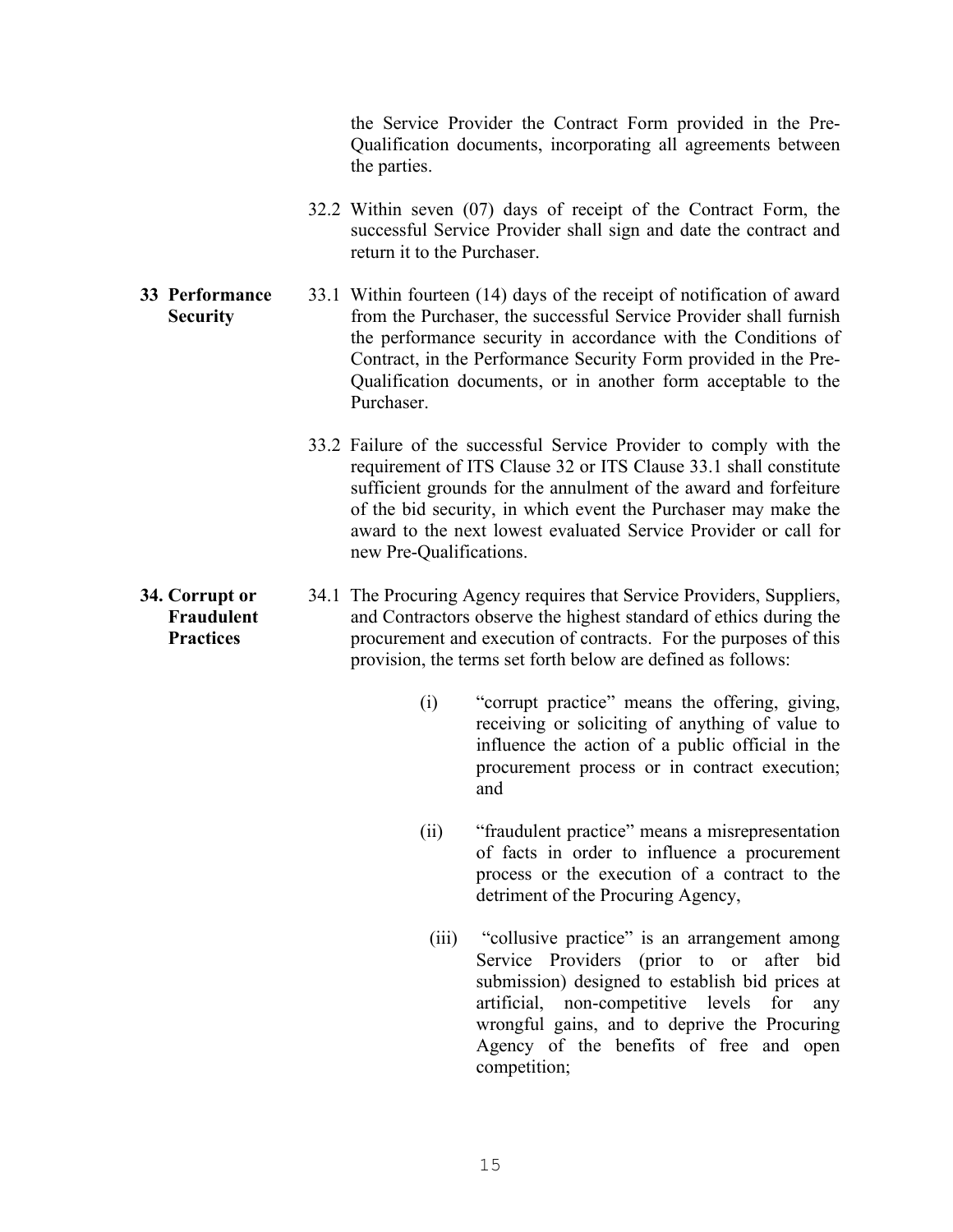- (b) The Procuring Agency will reject a proposal for award if it determines that the Service Provider recommended for award has engaged in corrupt or fraudulent practices in competing for the contract in question;
- (c) The Procuring Agency will sanction a firm, in accordance with prevailing Blacklisting procedures under Punjab Procurement Rules 2014, if it at any time determines that the firm has engaged in corrupt or fraudulent practices in competing for, or in executing, a Bank-financed contract.
- 34.2 Furthermore, Service Providers shall be aware of the provision stated in sub-clause 5.4 and sub-clause 24.1 of the General Conditions of Contract.

### **Part-I Section II. Bid Data Sheet**

The following specific data for the Services and ancillary goods to be procured shall complement, supplement, or amend the provisions in the Instructions to Service Providers (ITS) Part One. Whenever there is a conflict, the provisions herein shall prevail over those in ITS.

|         | <b>Introduction</b>                                                            |  |
|---------|--------------------------------------------------------------------------------|--|
| ITS 1.1 | Name of Procuring Agency: Deputy Director Agriculture                          |  |
|         | <b>(Extension), Agriculture Department, Near Civil Courts, <math>\ </math></b> |  |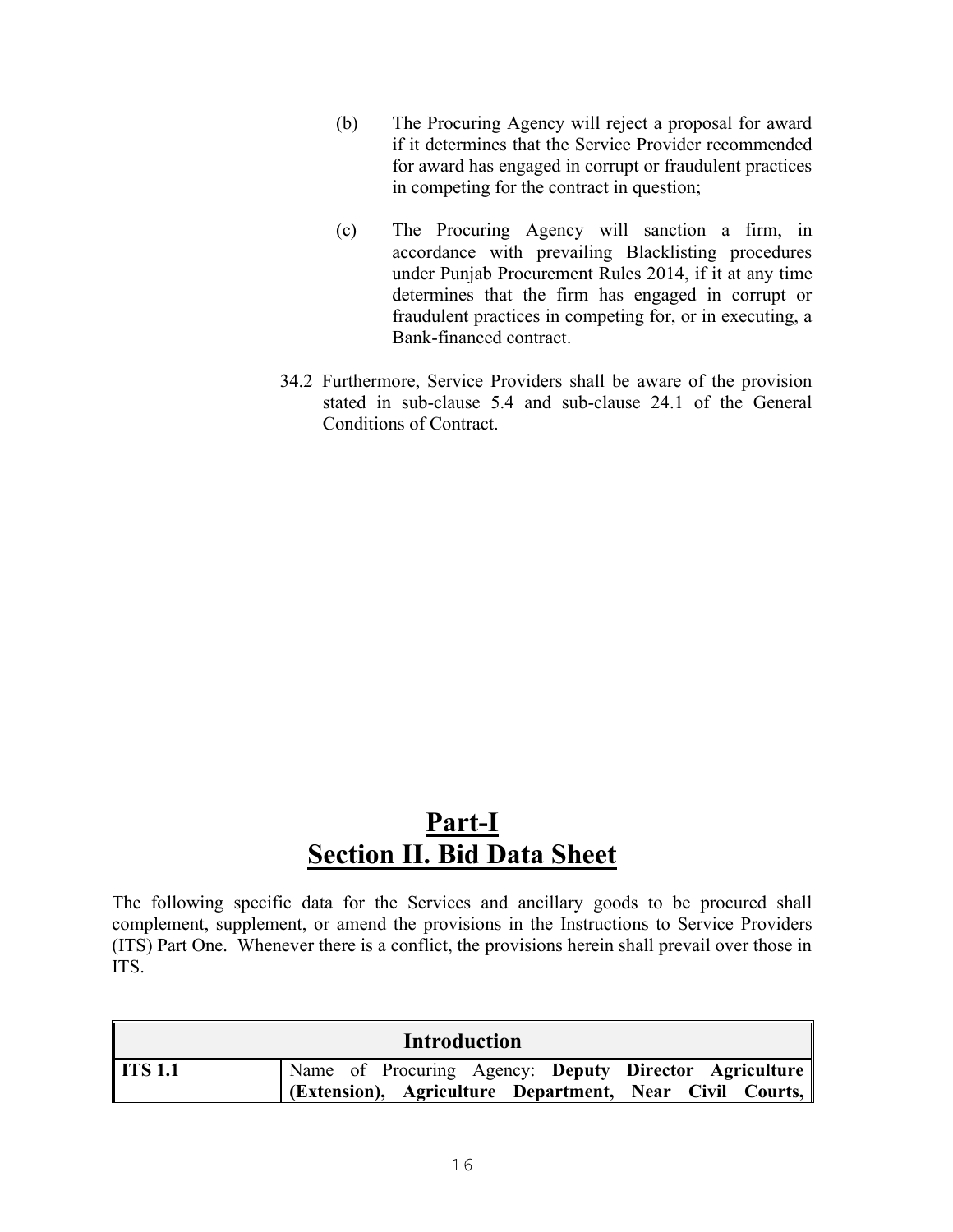|                | Rajanpur                                                            |
|----------------|---------------------------------------------------------------------|
| <b>ITS 1.1</b> | Name of Projects:                                                   |
|                | <b>National Program for Enhancing Profitability through</b><br>i.   |
|                | <b>Increasing Productivity of Rice</b>                              |
|                | <b>National Program for Enhancing Profitability through</b><br>ii.  |
|                | <b>Increasing Productivity of Wheat</b>                             |
|                | <b>National Program for Enhancing Profitability through</b><br>iii. |
|                | <b>Increasing Productivity of Sugarcane</b>                         |
|                | <b>National Program for Enhancing Profitability through</b><br>iv.  |
|                | <b>Increasing Productivity of Oil seed</b>                          |
|                |                                                                     |
| <b>ITS 1.1</b> | Name of Contract: Hiring of Event Management Company for            |
|                | <b>Conducting Farmers Days.</b>                                     |
| <b>ITS 6.1</b> | For clarification purposes, the Employer's address is: : Deputy     |
|                | Director Agriculture (Extension), Agriculture Department, Near      |
|                | Civil Courts, Rajanpur                                              |
|                | Requests for clarification shall be received by the Employer no     |
|                | Later than 30 October, 2019.                                        |
|                |                                                                     |
| <b>ITS 8.1</b> | Language of the bid is: English                                     |

|          | <b>Bid Price and Currency</b>                                                                                                                                                                                                                 |
|----------|-----------------------------------------------------------------------------------------------------------------------------------------------------------------------------------------------------------------------------------------------|
| ITS 11.2 | The price quoted shall be <b>Delivered Duty Paid</b> at the following<br>locations in accordance with the Terms of Reference / Schedule of<br>Requirements including the delivery charges: On locations as $\parallel$<br>mentioned in TOR's. |
| ITS 11.5 | The price shall be in <b>Pak Rupees</b> and shall be fixed.                                                                                                                                                                                   |

| <b>Preparation and Submission of Bids</b> |                  |                                                                         |                                       |
|-------------------------------------------|------------------|-------------------------------------------------------------------------|---------------------------------------|
| <b>ITS 13.2</b>                           |                  | <b>Mandatory Requirement / Eligibility Criteria</b>                     |                                       |
|                                           | Sr.<br>$N_{0}$ . | <b>Documents</b>                                                        | <b>Source of Verification</b>         |
|                                           | 1.               | Valid NTN / FTN with<br>active status                                   | FBR certificate/ FBR online<br>report |
|                                           | 2                | Valid Sale Tax<br><b>Registration Certificate</b><br>with active status | PRA certificate/ PRA online<br>report |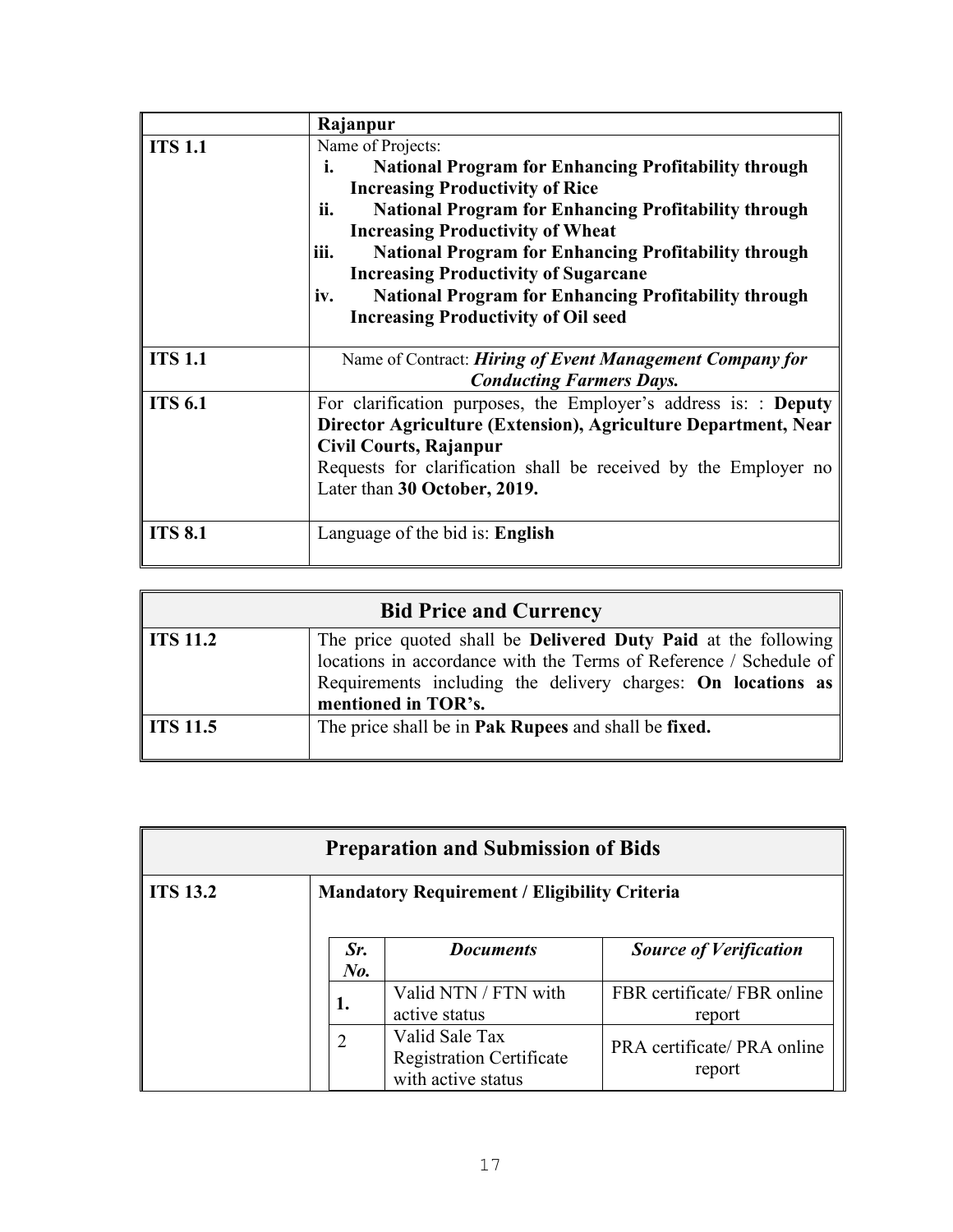|                 | 3<br>Note:<br>1.                                                                                                                                                                                                                                                                                       | Bid Security amounting<br>Rupees: 8,000/-<br>(Refundable)<br>Signing.<br>2.                                                                   |  | CDR/Pay order<br>In case of not registration with PRA the services provider<br>can provide the registration certificate at the time of Contract<br>In case of exemption from any tax, attach a duly issued                                                                                                                       |
|-----------------|--------------------------------------------------------------------------------------------------------------------------------------------------------------------------------------------------------------------------------------------------------------------------------------------------------|-----------------------------------------------------------------------------------------------------------------------------------------------|--|----------------------------------------------------------------------------------------------------------------------------------------------------------------------------------------------------------------------------------------------------------------------------------------------------------------------------------|
| ITS 13.3(d)     | and valid Exemption Certificate by FBR.<br>In addition ITS 13.2, and ITS 13.3 (b), the potential Service<br>Provider must also fulfill the following:-                                                                                                                                                 |                                                                                                                                               |  |                                                                                                                                                                                                                                                                                                                                  |
|                 | a)                                                                                                                                                                                                                                                                                                     | Letter is placed at Annexure-I.<br>Information and Eligibility on judicial paper that the<br>will result into <b>REJECTION</b> of the bidder. |  | Authority Letter on firm / company letterhead authorizing the<br>relevant person to represent the company (format of Authority<br>b) <b>Undertaking</b> on Rs.100/- stamp paper for correctness of<br>Company / Firm is not blacklisted (format of Undertaking is<br>placed at Annexure-II). Failure to provide this Undertaking |
| <b>ITS 15.1</b> |                                                                                                                                                                                                                                                                                                        | <b>Amount of Bid Security</b>                                                                                                                 |  |                                                                                                                                                                                                                                                                                                                                  |
|                 | Sr.<br>#                                                                                                                                                                                                                                                                                               | <b>Non-Consulting</b><br><b>Services Required</b><br>Hiring of Event                                                                          |  | <b>Bid Security</b>                                                                                                                                                                                                                                                                                                              |
|                 | 01                                                                                                                                                                                                                                                                                                     | Management<br>Company                                                                                                                         |  | PKR.8,000/-<br>(2% of Estimated Cost)                                                                                                                                                                                                                                                                                            |
|                 | The Bid shall be in the prescribed format, sealed and accompanied<br>by the Bid Security in the form of Call Deposit, Bank Draft, or Pay<br>Order in favor of Deputy Director Agriculture (Extension), Near<br>Civil Courts, Rajanpur having its validity 120 days from the date<br>of opening of bid. |                                                                                                                                               |  |                                                                                                                                                                                                                                                                                                                                  |
| <b>ITS 16.1</b> |                                                                                                                                                                                                                                                                                                        |                                                                                                                                               |  | <b>Bid Validity Period: 60 days</b> after the date of opening of bid.                                                                                                                                                                                                                                                            |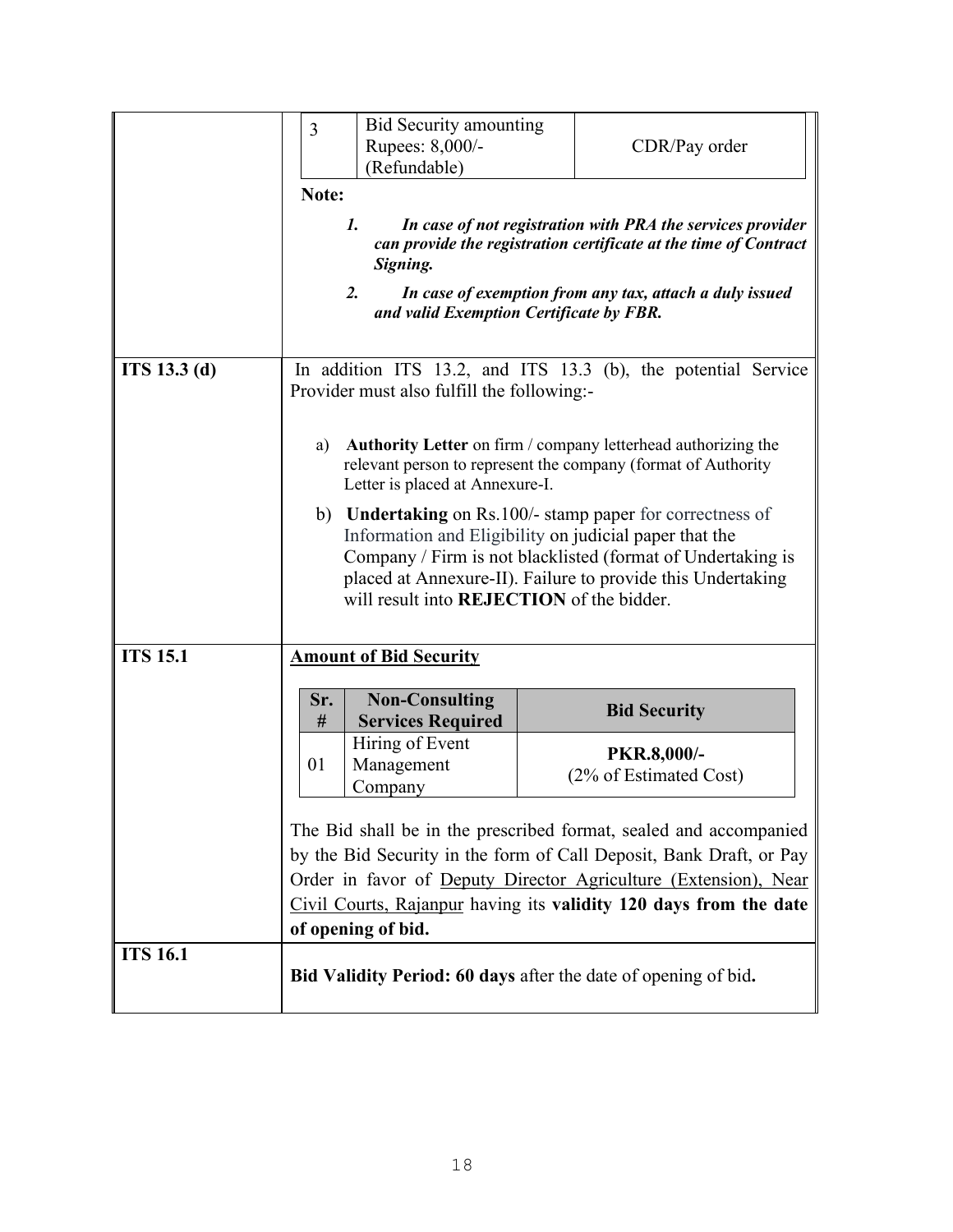| <b>ITS 17</b>   | Format of Bid: marked as "Technical Proposal" and "Financial<br><b>Proposal</b> " on the inner envelops and then place both envelops in an<br>outer envelope containing name of the bidding Company / Firm with<br>the following line as subject:<br><b>Hiring of Event Management Company for Conducting Farmers</b><br>Days. |
|-----------------|--------------------------------------------------------------------------------------------------------------------------------------------------------------------------------------------------------------------------------------------------------------------------------------------------------------------------------|
| ITS 18.2 (a)    | <b>Address for Bid Submission:</b><br><b>Director</b><br>Agriculture (Extension),<br><b>Agriculture</b><br>Deputy<br>Department, Near Civil Courts, Rajanpur                                                                                                                                                                   |
| ITS 18.2 (b)    | <b>IFB Title and Number:</b><br><b>Hiring of Event Management Company for Conducting Farmers</b><br>Days.<br>$Tender/ext/2019-20/01$                                                                                                                                                                                           |
| <b>ITS 19.1</b> | Deadline for Bid Submission: 06 November, 2019, 11:00 AM                                                                                                                                                                                                                                                                       |
| <b>ITS 22.1</b> | Time, Date, and Place for Bid Opening:<br>Director Agriculture (Extension),<br>Deputy<br><b>Agriculture</b><br>Department, Near Civil Courts, Rajanpur<br>On 06- November, 2019 At 11:30 AM.                                                                                                                                   |

| <b>Contract Award</b> |                                                                                                  |
|-----------------------|--------------------------------------------------------------------------------------------------|
| <b>ITS 29.1</b>       | Percentage for quantity increase or decrease:<br>15 % of total contract value as per PPRA rules. |

#### **Part-I**

### **Section III. Schedule of Requirements**

| <b>Description</b>                 | Unit & Oty                                  |
|------------------------------------|---------------------------------------------|
|                                    | <b>Sitting and Refreshment Arrangements</b> |
| Farmer Days at [1 number of place] |                                             |
| Selected places for [500 number of |                                             |
| participants]. (Rajanpur)          |                                             |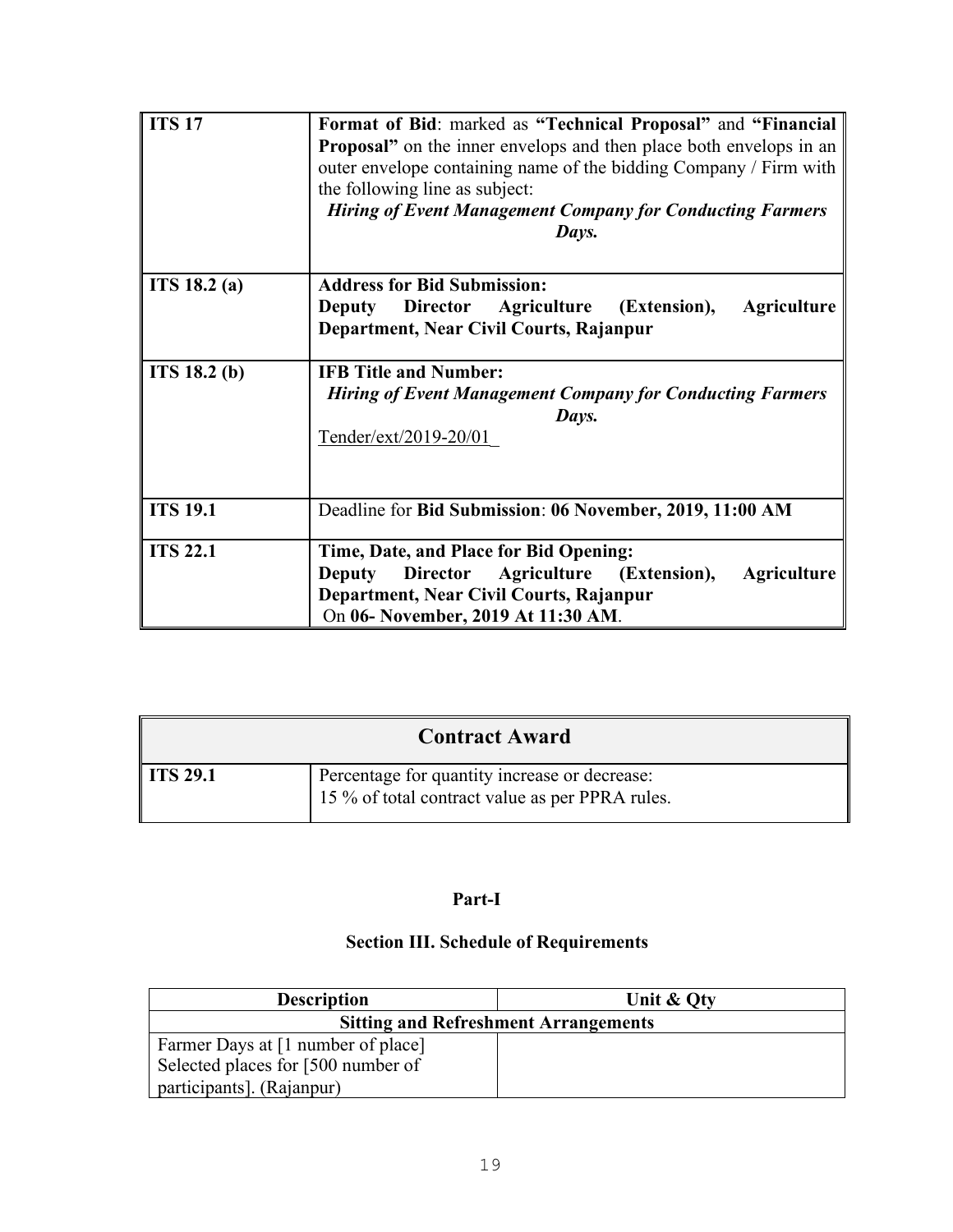| Tent arrangement for [500 number of                  |                |  |
|------------------------------------------------------|----------------|--|
| participants]                                        |                |  |
| Duration of Farmer Day will be 3 to 4 hours          | [1no of event] |  |
| Executive Chairs for [100 number of                  |                |  |
| participants]                                        |                |  |
| Chairs for [400 number of participants]              |                |  |
| Stage arrangement for 10-12 persons                  |                |  |
| Availability of standard size Multimedia             |                |  |
| projector with sound system                          |                |  |
| Refreshment for [500 number of                       |                |  |
| participants during seminar/ Farmer Day              |                |  |
| (One Dish (chicken korma, Nan, Water,                |                |  |
| Salad, Raita, Khir,)                                 |                |  |
| $\frac{1}{2}$ Liter Mineral Water Bottle for [500]   |                |  |
| number of participants during each                   |                |  |
| seminar/ Farmer Day                                  |                |  |
| <b>Promotional Material Designing &amp; Printing</b> |                |  |
| Streamers size 5x3 feet                              | 50             |  |
| Standees size 5x2 feet                               | 20             |  |
| Banners 8x4 Feet                                     | 25             |  |

#### **NOTE:**

The quantities mentioned above are tentative. The exact quantities will be decided at the time of signing of contract without increasing the unit cost.

- 1. The contractor shall be fully responsible to conduct awareness seminars/ Farmer Day at concerned places/locations identified by concerning Deputy Director (Extension).
- 2. Tentative Schedule of events/ seminars will be shared with the successful bidders at the time of contract award.
- 3. Text of streamers, Standees and Banners will be provided by procuring agency.
- 4. This Schedule of Requirements shall be read in conjunction with the ToR given below.

### **Terms of Reference (TOR's)**

**(***Event Management for Conducting Farmers Awareness Seminars/ Farmer days*

#### BACKGROUND OF THE PROJECT

Agriculture is one of the major sectors that play a vital role in economic growth and development in Punjab, as its contribution to national agriculture economy is overwhelming. The sector contributes 18.9 % of national GDP and employs a significant portion of its labor force. It also attributes to national export earnings due to manufactured products derived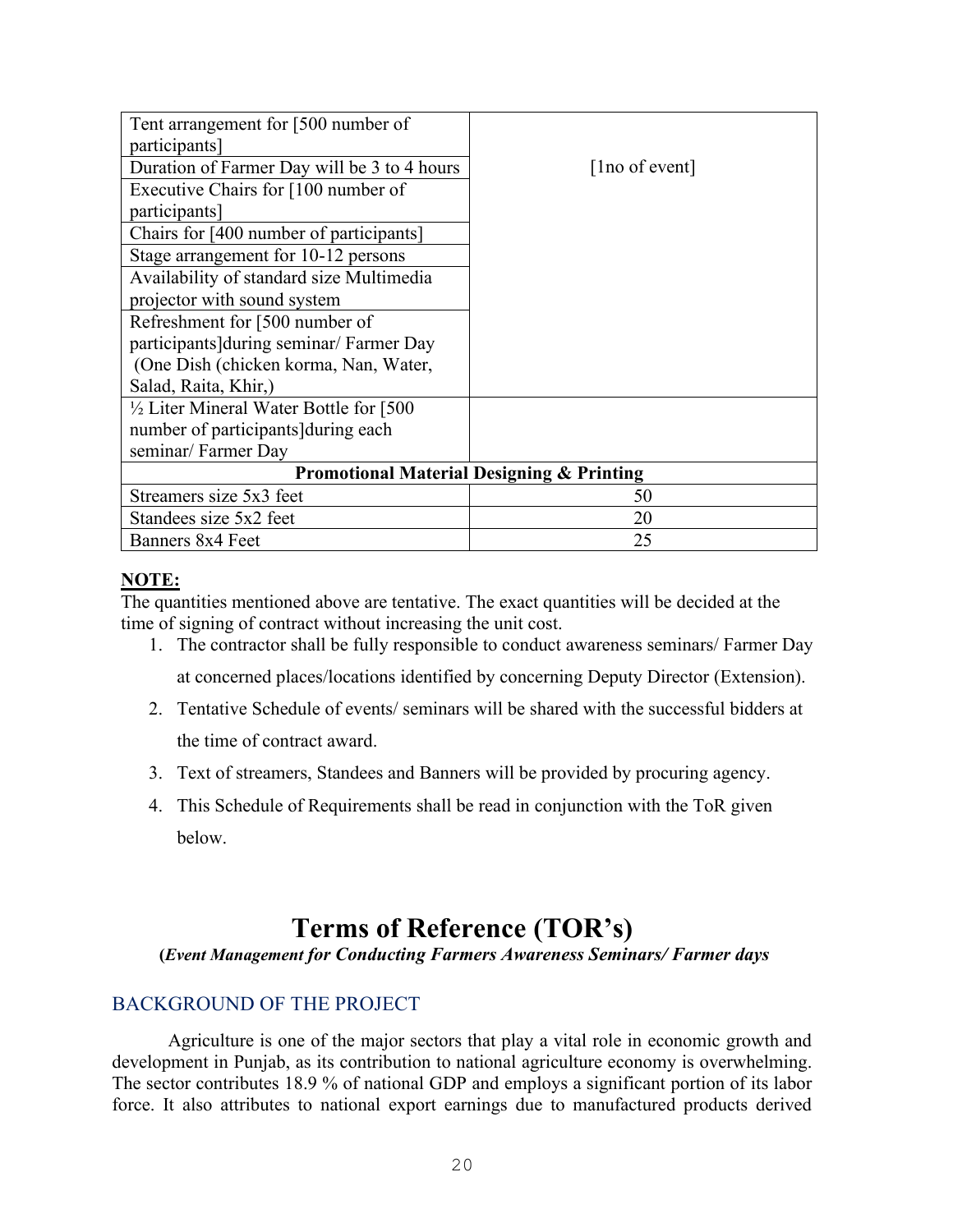from agriculture, such as textiles. About 80% of the country's foreign exchange originates from Agriculture and Punjab contributes over 60% in this export. It is a main source of raw material for several industries especially textiles, edible oil, Sugar, Rice husking etc.

The federal government with the coordination of all provinces will spend Rs.290 billion on the National Agriculture Emergency Programme in the next five years, aimed at boosting crops yield, fishery and livestock development as well as water conservation of a little less than combined live water capacities of dams.

It is worth mentioning the government had promised that it would declare an agriculture emergency to boost this sector and support the farmers. of these projects, 12 Billion would be spent on projects including wheat, oilseed, rice, sugarcane, cotton and gram crops. Since cost of production is increasing in Pakistan day by day, and we cannot reduce it sizably, so we would go for a 'top up approach' which would aim at increasing crops yield.

The prime Minister approved the initiatives of the Ministry of National Food Security & Research regarding increase in yield of wheat crop& boost adoption of Oilseeds through:.

Under these project, Farmer Days would be conducted for farmers awareness for latest production techniques and other interventions would also be educated including land agronomic methodologies, machinery, certified seeds, fertilizers and some other farm inputs use.Besides seeds, fertilizers and water, agricultural productivity is also dependent on onfarm labor productivity, which in turn is dependent on whether the farmers have access to latest and accurate knowledge to carry out farm operations efficiently. Modern and latest farm advisory, therefore, plays an important part in improving agriculture productivity. Farmer Days has, therefore, an enormous potential to leverage the efforts of farmers and boost crop productivity.

#### **DELIVERABLES**

- Company shall be responsible for conducting Farmers Awareness Seminars and printing Materials at [1 number of place] selected places/locations.
- Designing, printing and delivery and execution of the promotional/publicity material.
- Make all necessary arrangements to make event a success.
- Provide necessary/adequate human resource, machinery & equipment in seminars hall.
- Management & Execution of the event

#### **BROADER TOR'S**

The Terms of reference will be as follows and it would include items finalized;

- 1. Design print and display of promotional material
- 2. Plan and execute Management of Seminars/Farmer Days.
- 3. Publicity (Designing, Printing, mounting and fixing of standees , Streamers and Banners.
- 4. Logistics planning and execution
- 5. Multi-media production.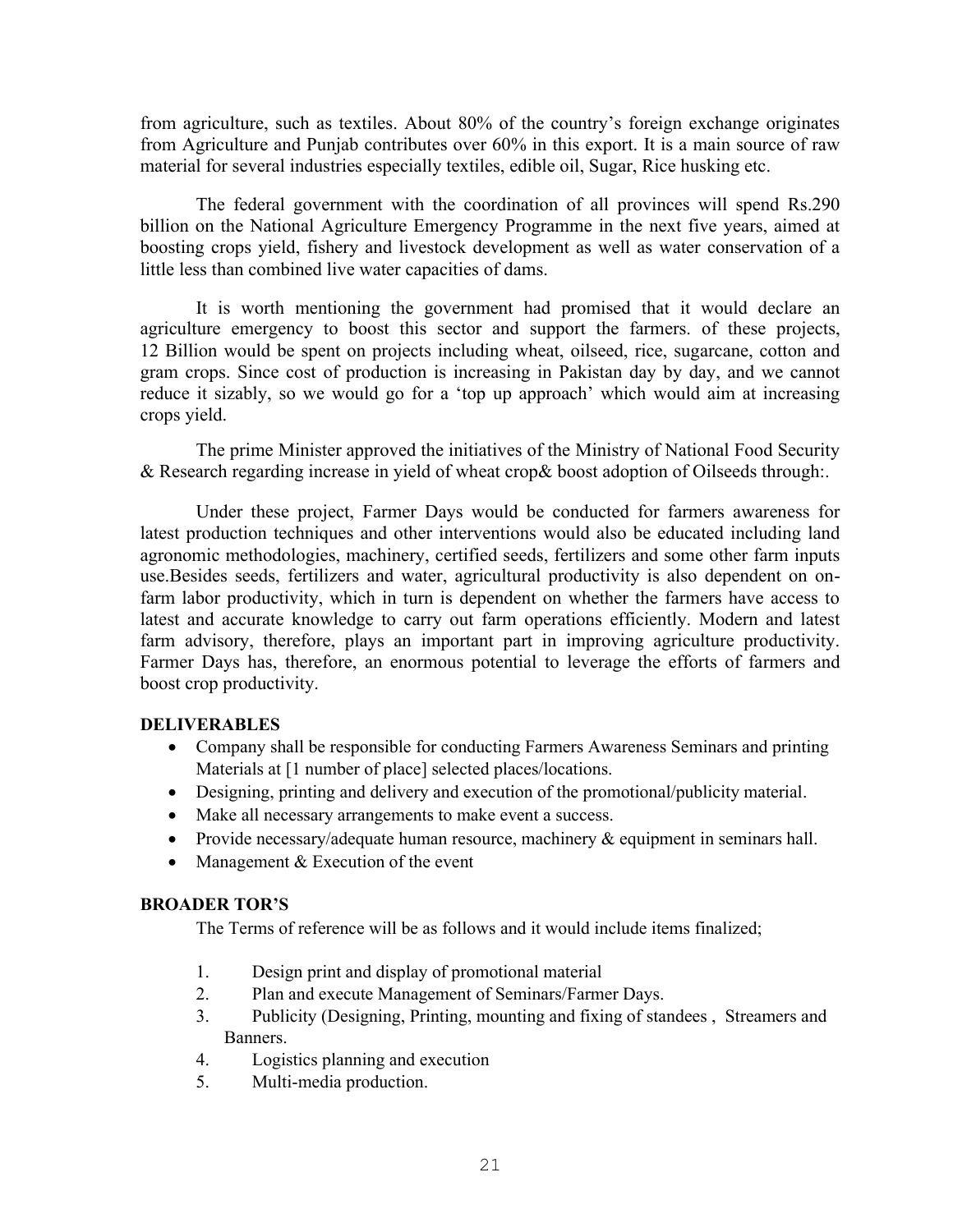- 6. Tent Setup, Provision of high-quality sound, stage, seating arrangements as per Price Schedule.
- 7. High quality Sofa arrangement for Stage.
- 8. The Service Provider will arrange a back-up Generator in case of Non availability of Electricity.

| Sr. No         | <b>Items</b>                    | <b>Disruption</b>                       |
|----------------|---------------------------------|-----------------------------------------|
| 1              | Chairs                          | Sitting chairs should be with cushion   |
|                |                                 | and cover                               |
| 2              | Executive Sofa (for Stage)      | 10 person Neat and Clean                |
| 3              | Executive Sofa (for $1st Row$ ) | 15 person Neat and Clean                |
| $\overline{4}$ | Tent/ Canopy                    | Tent/ Canopy should be newly high       |
|                |                                 | quality                                 |
| 5              | Dice for Speaker                | Newly high quality                      |
| 6              |                                 | (a box containing Chicken patties,      |
|                | Lunch Box option-1              | Samosa, Chicken Shami, cold drink)      |
| 7              |                                 | (a box containing Chicken piece,        |
|                | Lunch Box option-2              | Baryani, cold drink)                    |
| 8              | Lunch Box option-3              | One Dish (chicken korma, Nan, Water,    |
|                |                                 | Salad, Raita, Khir,)                    |
| 9              | Lunch Box option-4              | (a box containing Chicken piece, 2 Nan, |
|                |                                 | Khir, cold drink)                       |

### **Part-I Section IV. Bidding Forms**

### **1. Bid Submission Form**

| Date: |  |
|-------|--|
| .     |  |

To **Deputy Director (Extension), Agriculture Department, Near Civil Courts, Rajanpur**

.

Having examined the tender documents including Addenda Nos. *[insert numbers],* the receipt of which is hereby duly acknowledged, we, the undersigned, offer to supply and deliver *[description of goods and services]* in conformity with the said Pre-Qualification documents for the sum of *[total bid amount in words and figures]* or such other sums as may be ascertained in accordance with the Schedule of Prices attached herewith and made part of this Bid.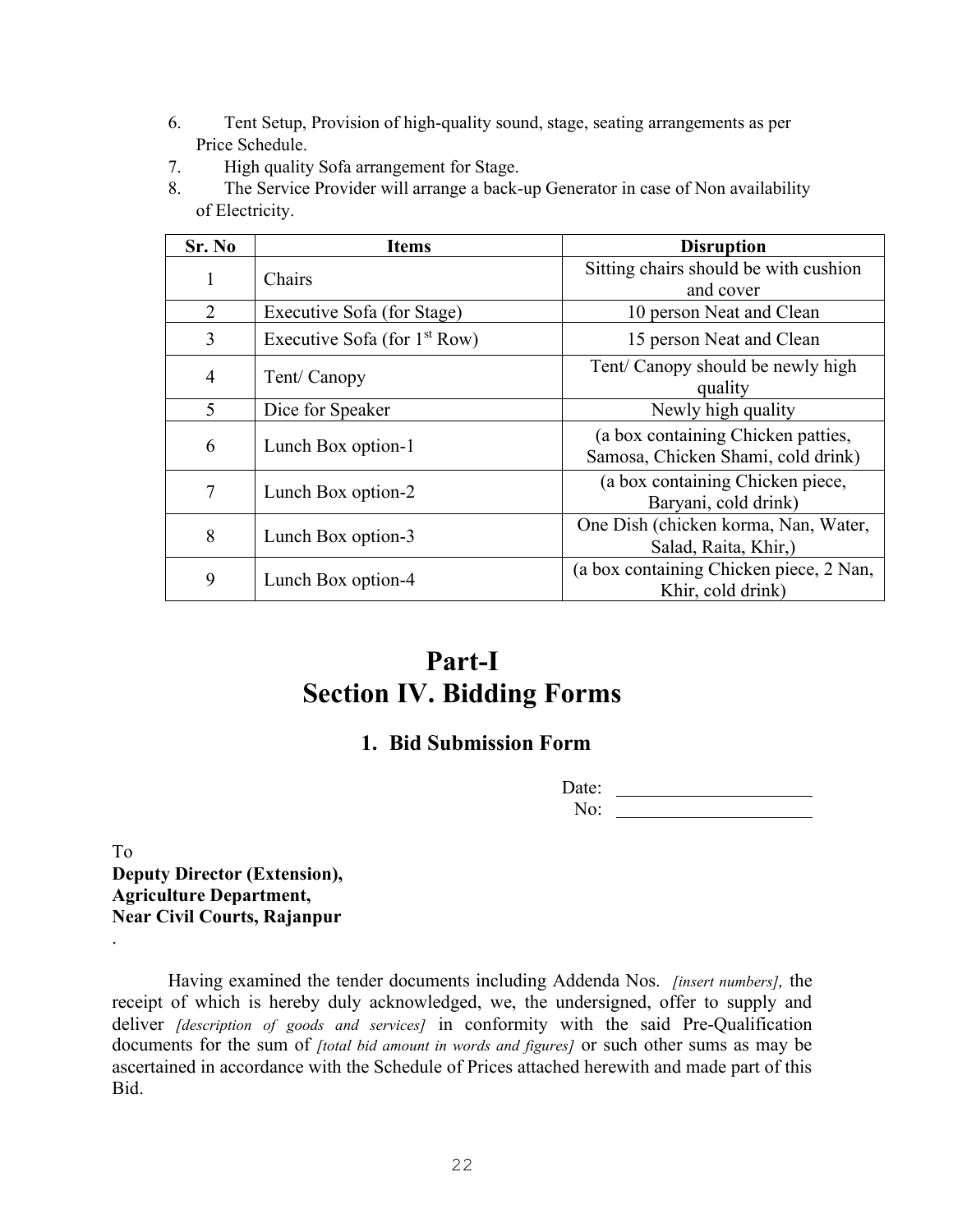We undertake, if our Bid is accepted, to deliver the goods in accordance with the delivery schedule specified in the Schedule of Requirements.

If our Bid is accepted, we will obtain the **guarantee of a bank in a sum equivalent to 10% percent of the Contract Price** for the due performance of the Contract, in the form prescribed by the Purchaser.

**We agree to abide by this Bid during the bid validity period starting from the date**  fixed for Bid opening under Clause 22 of the Instructions to Service Providers, and it shall remain binding upon us and may be accepted at any time before the expiration of that period.

Until a formal Contract is prepared and executed, this Bid, together with your written acceptance thereof and your notification of award, shall constitute a binding Contract between us.

Commissions or gratuities, if any, paid or to be paid by us to agents relating to this Bid, and to contract execution if we are awarded the contract, are listed below:

| Name and address of agent | <b>Amount and Currency</b> | Purpose of Commission or<br>gratuity |
|---------------------------|----------------------------|--------------------------------------|
|                           |                            |                                      |
|                           |                            |                                      |
| (if none, state "none")   |                            |                                      |

We understand that you are not bound to accept the lowest or any bid you may receive.

| Dated this |  |
|------------|--|
|------------|--|

| [signature] |  |
|-------------|--|
|-------------|--|

*[in the capacity of]* 

Duly authorized to sign Bid for and on behalf of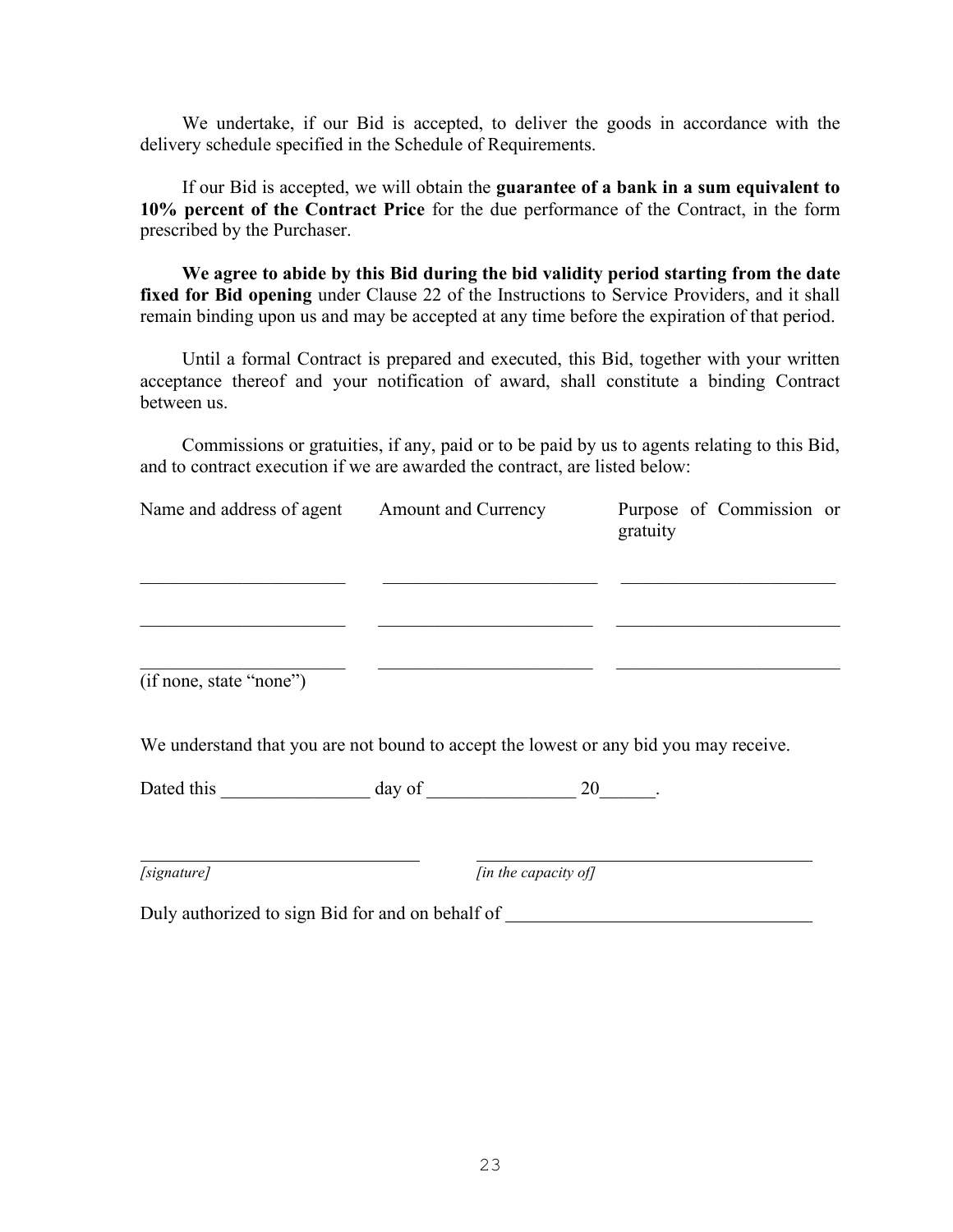#### **Part-I Section V. Bidding Forms 1. Schedule of Prices**

### **Required Services & Per Unit Costs**

| <b>Description</b>                           | Unit $\&$<br>Otv | Per unit<br>Cost (PKR) | <b>Total Cost</b><br>(PKR) |
|----------------------------------------------|------------------|------------------------|----------------------------|
| <b>Sitting and Refreshment Arrangements</b>  |                  |                        |                            |
| Farmer Days at [1 number of place]           |                  |                        |                            |
| selected places for participants. (Rajanpur) |                  |                        |                            |
| Tent arrangement for [500 number of          |                  |                        |                            |
| participants]                                |                  |                        |                            |
| Duration of Farmer Day will be 3 to 4 hours  |                  |                        |                            |
| Executive Chairs for [100 number of          | $[01$ no of      |                        |                            |
| participants]                                | event]           |                        |                            |
| Chairs for [400 number of participants]      |                  |                        |                            |
| Stage arrangement for 10-12 persons          |                  |                        |                            |
| Availability of standard size Multimedia     |                  |                        |                            |
| projector with sound system for [500]        |                  |                        |                            |
| number of participants]                      |                  |                        |                            |
| Refreshment for [500 number of               |                  |                        |                            |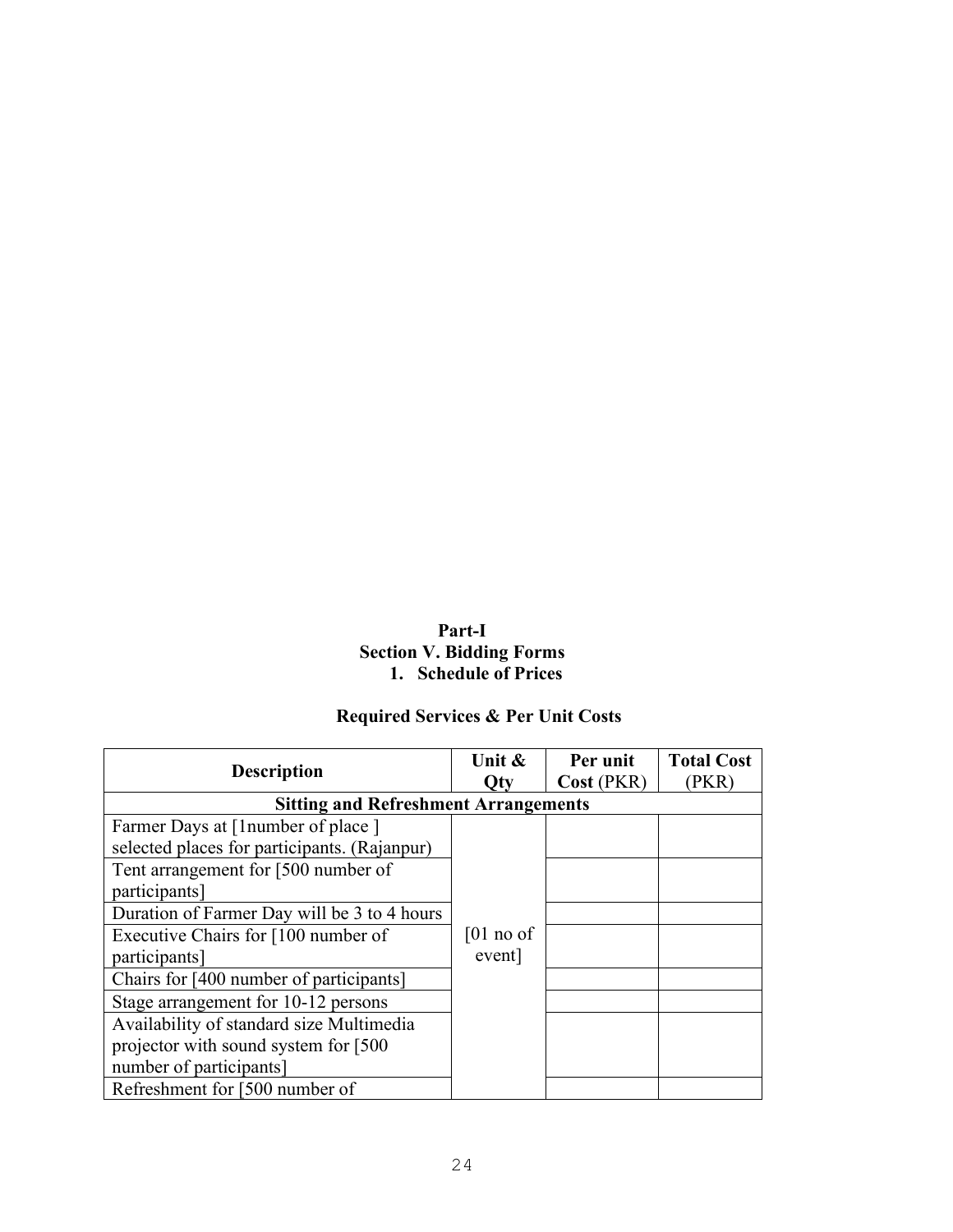| participants] during seminar/ Farmer Day             |    |  |  |
|------------------------------------------------------|----|--|--|
| (One Dish chicken korma, Nan, Water,                 |    |  |  |
| Salad, Raita, Khir,)                                 |    |  |  |
| $\frac{1}{2}$ Liter Mineral Water Bottle for [500]   |    |  |  |
| number of participants] during seminar/              |    |  |  |
| Farmer Day                                           |    |  |  |
| <b>Promotional Material Designing &amp; Printing</b> |    |  |  |
| Streamers size 5x3 feet                              | 50 |  |  |
| Standees size 5x2 feet                               | 20 |  |  |
| Banners 8x4 Feet                                     | 25 |  |  |
| <b>Grand Total</b>                                   |    |  |  |

The quantities mentioned above are tentative. The exact quantities will be decided at the time of signing of contract without increasing the unit cost.

Dated \_\_\_\_\_\_\_\_

*[signature] [in the capacity of]*

Duly authorized to sign Bid for and on behalf of \_\_\_\_\_\_\_\_\_\_\_\_\_\_\_\_\_\_\_\_\_\_\_\_\_\_\_\_\_\_\_

### **Part-II Section I. Contract Forms 1. Contract Form**

THIS AGREEMENT made the day of 20 between **Deputy Director Agriculture (Extension), Agriculture Department, Near Civil Courts, Rajanpur**

(hereinafter called "the Purchaser") of the one part and *[name of Service Provider]* of (hereinafter called "the Service Provider") of the other part:

WHEREAS the Purchaser invited bids for certain goods and ancillary services, viz., *[brief description of goods and services]* and has accepted a bid by the Service Provider for the supply of those goods and services in the sum of *[contract price in words and figures]* (hereinafter called "the Contract Price").

NOW THIS AGREEMENT WITNESSETH AS FOLLOWS:

1. In this Agreement words and expressions shall have the same meanings as are respectively assigned to them in the Conditions of Contract referred to.

2. The following documents shall be deemed to form and be read and construed as part of this Agreement, viz.:

(a) the Bid Form and the Price Schedule submitted by the Service Provider;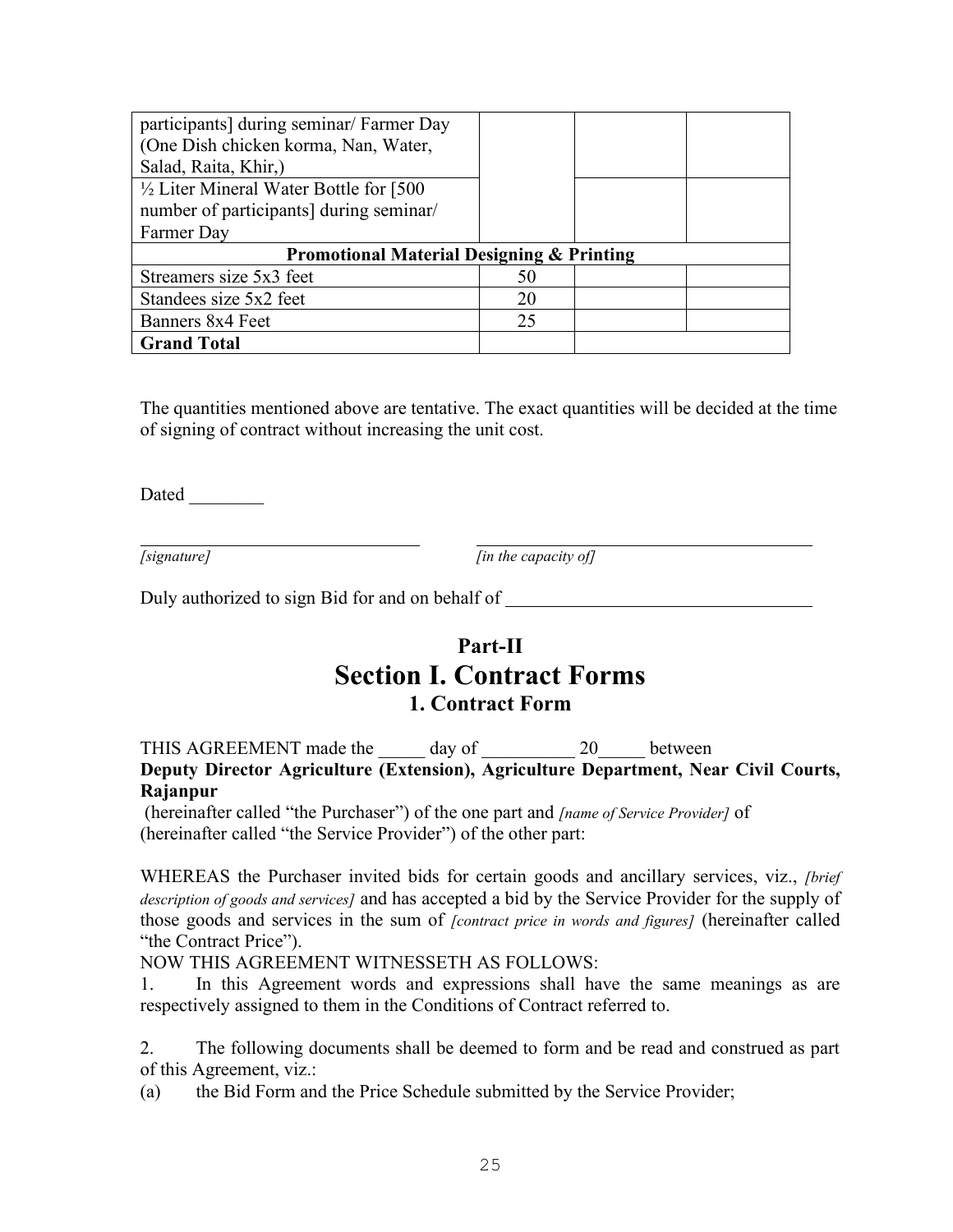- (b) the Schedule of Requirements;
- (c) the Terms of Reference;
- (d) the General Conditions of Contract;
- (e) the Special Conditions of Contract; and
- (f) the Purchaser's Notification of Award.
- (g) Annexures I-II

3. In consideration of the payments to be made by the Purchaser to the Service Provider as hereinafter mentioned, the Service Provider hereby covenants with the Purchaser to provide the goods and services and to remedy defects therein in conformity in all respects with the provisions of the Contract

4. The Purchaser hereby covenants to pay the Service Provider in consideration of the provision of the goods and services and the remedying of defects therein, the Contract Price or such other sum as may become payable under the provisions of the contract at the times and in the manner prescribed by the contract.

IN WITNESS whereof the parties hereto have caused this Agreement to be executed in accordance with their respective laws the day and year first above written.

| Signed, sealed, delivered by | the |      | (for the Purchaser) |
|------------------------------|-----|------|---------------------|
| Signed, sealed, delivered by | the | tor) | the Service         |
| Provider)                    |     |      |                     |

#### **ANNEXURE-I Authority Letter (For signatory of Tender document)**

(On Letterhead of the Firm / Company)

It is certified that [*Insert name of firm / Company*] having its registered office at [----- ], does hereby nominate, appoint and authorize Mr.--------- , having CNIC No. -----------hereinafter referred to as the **"Signatory of Application"**, to do in our name and on our behalf the following:

#### Sign and submit to **Deputy Director Agriculture (Extension), Agriculture Department, Near Civil Courts, Rajanpur**

- i. or its authorized nominee, the Bid for Non-Consultancy Services for *Hiring of Event Management Company*, in response to the advertisement dated [---] issued by The Procuring Agency and all other documents and instruments required to submit the Bid.
- ii. execute all such contracts, deeds, documents and instruments as may be considered necessary and expedient in relation to the foregoing; and
- iii. do and carry out all other actions as may be required by the Procuring Agency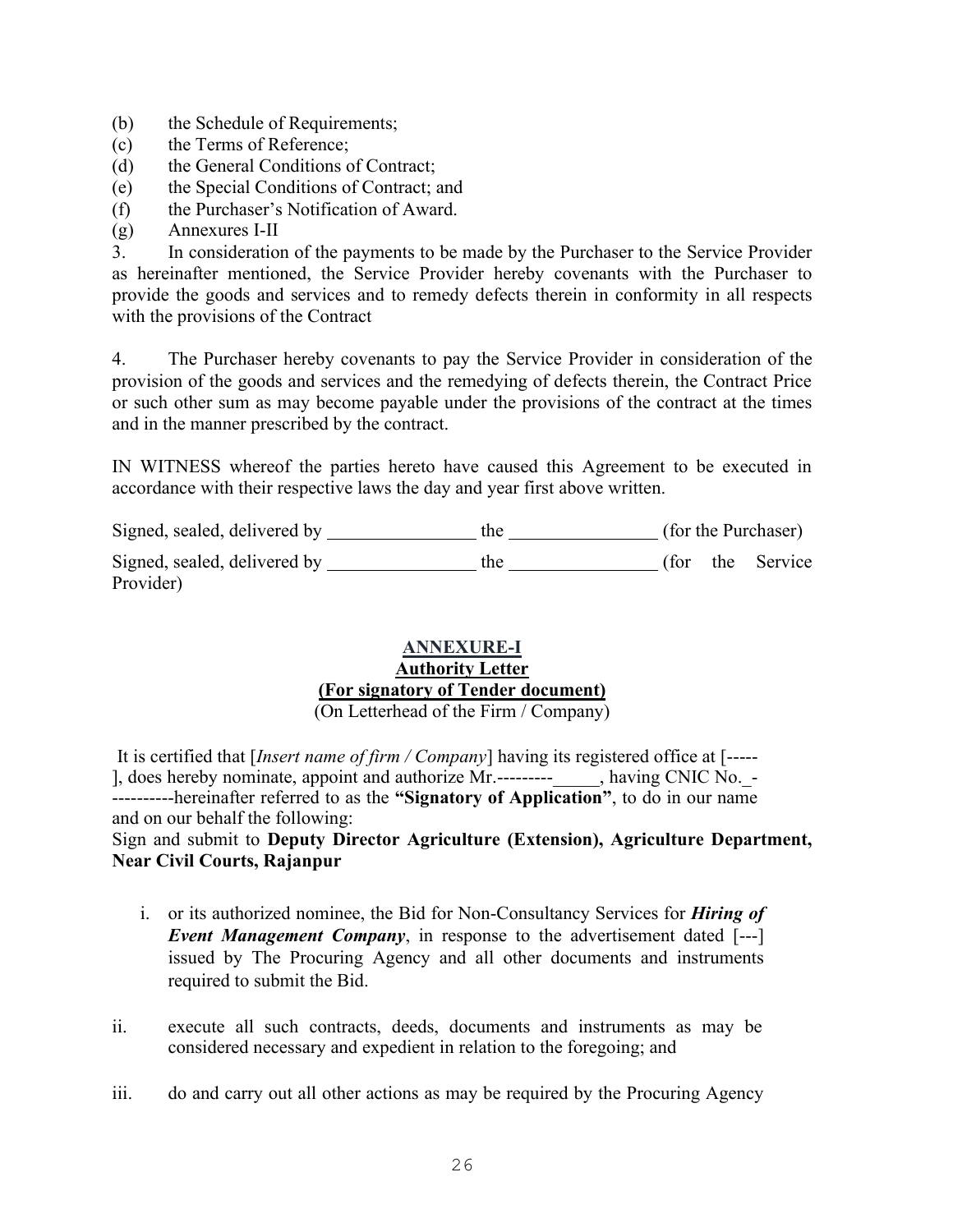in connection with the Bidding process as a whole;

- iv. To immediately notify The Procuring Agency in writing of any impending or actual revocation as well as any change in the terms of this Authority Letter**.**
- v. To do in our name and on our behalf, all such acts, deeds and things necessary in connection with or incidental to our Bid in response to the above referred Pre-Qualification including signing and submission of all documents, instruments and deeds (including correcting any deficiencies or mistakes therein), attending any meetings organized by the Procuring Agency (including pre-bid conference meetings and bid opening meetings) and providing information/responses to the Procuring Agency in all matters in connection with our Bid.

We, *[Insert name of Firm / Company],* do hereby ratify and confirm whatsoever the Signatory of Application shall do by virtue of these presents and further agree that whatever the Signatory of Application shall do or cause to be done pursuant to this Authority Letter shall be binding on us.

Furthermore, each provision of this Authority Letter is severable and distinct from the others. The invalidity, illegality or unenforceability of any one or more provisions of this Authority Letter at any time shall not in any way affect or impair the validity, legality and enforceability of the remaining provisions hereof.

#### **FOR: [INSERT NAME OF FIRM / COMPANY]**

Signature and Thumb impression: Name: ------------ Title:---------------- CNIC No.-----------------

#### **FOR SIGNATORY OF THE APPLICATION (Attorney)**

| Name:----------------------      |  |
|----------------------------------|--|
| Title:-------------------        |  |
| CNIC/Passport No.--------------- |  |

#### **Note:**

- i. In case of Firm, to be executed by all Partners
- ii. In case of Company, to be executed by Chairman Board of Directors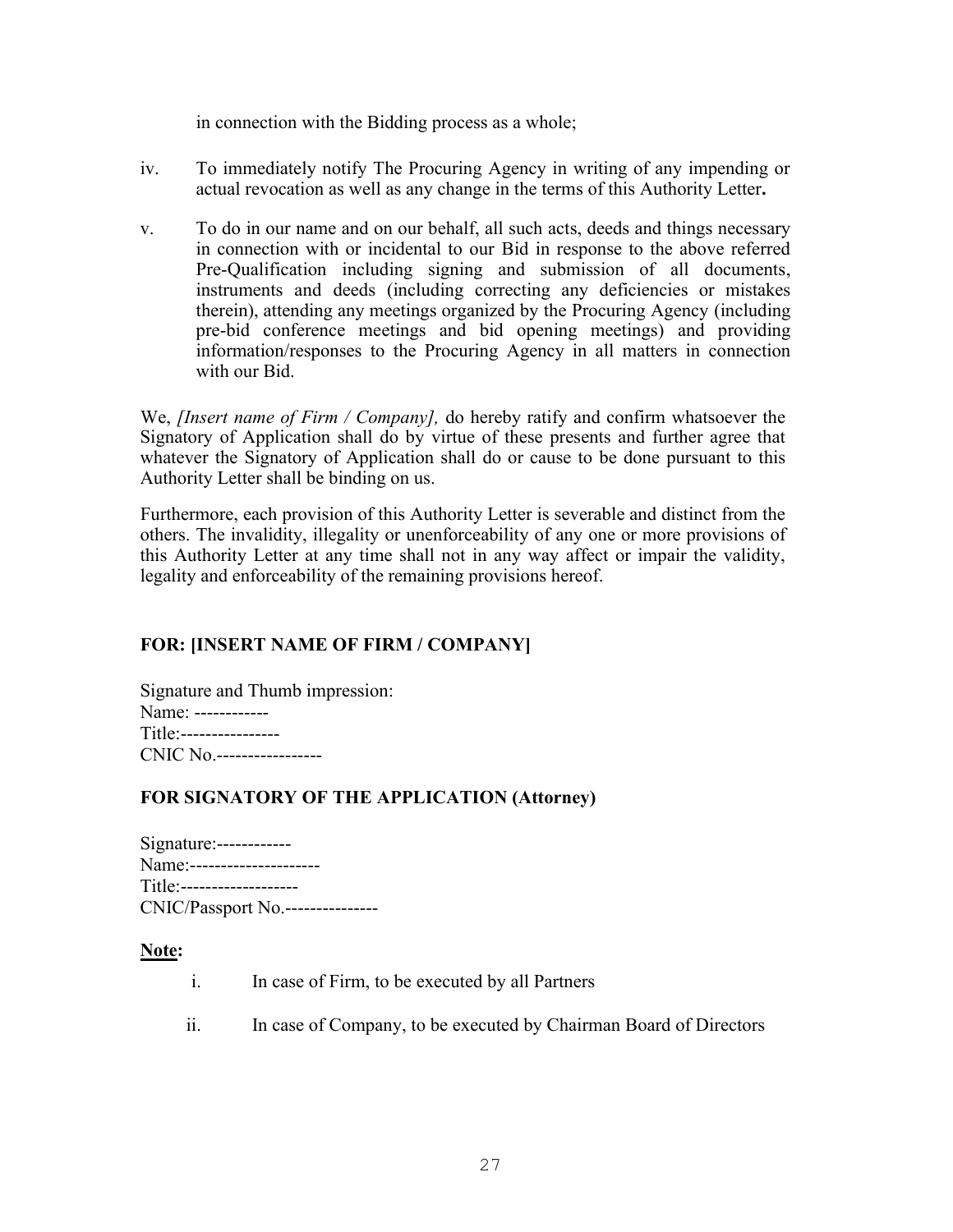### **ANNEXURE-II**

#### **Undertaking for Correctness of Information and Eligibility** *(To be printed on PKR 100 Stamp Paper)*

I, the undersigned, do hereby certify that all the statements made in the Pre-Qualification documents and in the supporting documents are true, correct and valid to the best of my knowledge and belief and may be verified by Procuring Agency at any time, if it deems necessary.

The undersigned hereby authorize all concerned to furnish any additional information requested by the Procuring Agency to verify this statement regarding credentials of my firm / company.

The undersigned understands and agrees that further qualifying information may be requested and agrees to furnish any such information at the request of the Procuring Agency.

Moreover, the undersigned certify that my firm / company has not been declared ineligible / blacklisted by any of the Federal / Provincial Government or any other entity due to any reason whatsoever and is eligible to carry out the business for which this bid is being made.